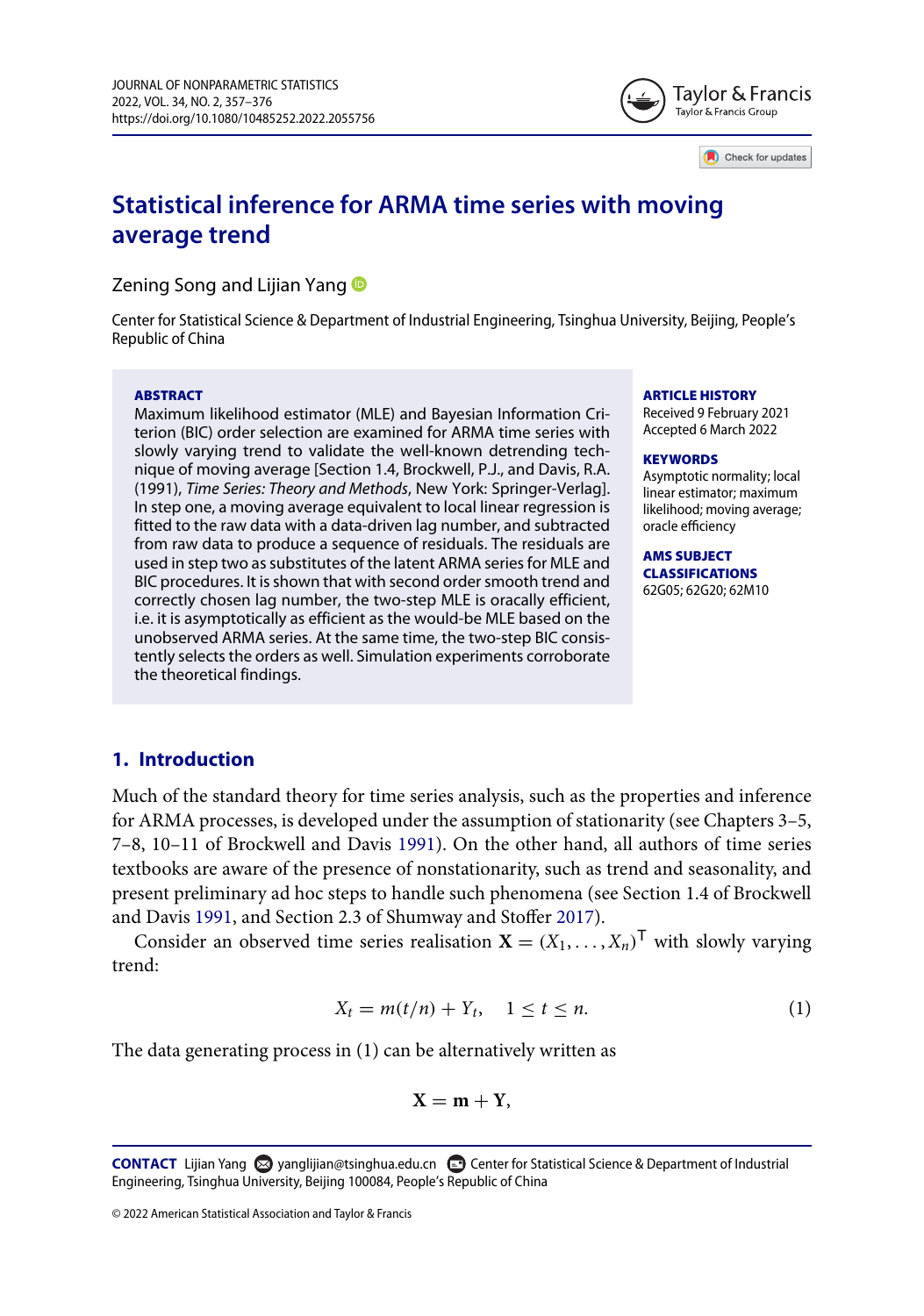with stochastic and deterministic components  $\mathbf{Y} = (Y_1, \dots, Y_n)^\mathsf{T}$  and  $\mathbf{m} = \{m(1/n), m\}$  $(2/n) \ldots$ ,  $m(n/n)$ <sup>T</sup>. The stochastic **Y** is the realisation of a stationary time series  ${Y_t}_{t=-\infty}^{\infty}$ , presumed in this work to be an autoregressive moving-average time series of orders *p* and *q* (ARMA(*p*, *q*)), satisfying

$$
Y_t - \sum_{k=1}^p \phi_k Y_{t-k} = \epsilon_t + \sum_{k=1}^q \theta_k \epsilon_{t-k}, \quad t \in \mathbb{Z},
$$
 (2)

where the innovations  $\{\epsilon_t\}_{t=-\infty}^{\infty}$  is independent and identically distributed white noise with mean zero and variance  $\sigma^2$  ( $\epsilon_t \sim \text{IID}(0, \sigma^2)$ ). The deterministic **m** consists of values of a smooth function  $m(\cdot)$  at  $t/n$ ,  $1 \le t \le n$ , which is slowly varying in the sense that from time  $t$  to  $t + 1$  the increment in trend is of a negligible order  $1/n$ . For time series whose trend varies drastically, the deterministic component is typically represented as a parametric function  $m(\cdot)$  of  $t, 1 \le t \le n$ , which is in general easier to estimate than the nonparametric trend in (1).

The most important parameters in model (2) consists of ARMA coefficients  $\alpha =$  $(\alpha_1, \ldots, \alpha_{p+q})^{\mathsf{T}}$  with  $\alpha_k = \phi_k$  for  $1 \leq k \leq p$  and  $\alpha_k = \theta_{k-p}$  for  $p+1 \leq k \leq p+q$ , and variance  $\sigma^2$ . Shao and Yang [\(2017\)](#page-10-2) proposed two-step procedures to estimate  $\alpha$  and  $\sigma^2$ , and to determine ARMA orders *p* and *q*. The procedures are as follows: let  $\hat{m}(\cdot)$  be some firststep estimator for the trend function  $m(\cdot)$ ,  $\hat{Y}$  the vector of residuals obtained by subtracting the trend estimate  $\hat{\mathbf{m}} = {\hat{m}(1/n), \dots, \hat{m}(n/n)}^T$  from the observed **X** 

<span id="page-1-1"></span>
$$
\hat{Y}_t = X_t - \hat{m}(t/n), \quad 1 \le t \le n,
$$
\n(3)

and *α*ˆ the second-step maximum likelihood estimator (MLE) of *α* based on **Y**ˆ. As a benchmark, let *α*˜ be the MLE of *α* based on the unobservable **Y**.

Oracle efficiency of estimation and consistency of order selection is established in Shao and Yang [\(2017\)](#page-10-2) under generic causality/invertibility assumptions on  $\{Y_t\}_{t=-\infty}^{\infty}$  and moment assumptions on the innovations  $\{\epsilon_t\}_{t=-\infty}^{\infty}$  (assumptions (a,b) in Section 3). Additional assumption (c) in Section 3 is set forth for trend estimator  $\hat{m}(\cdot)$  under which the difference between  $\hat{\alpha}$  and  $\tilde{\alpha}$  is of the asymptotically negligible order  $o(n^{-1/2})$ . In other words, the estimator based on  $\hat{Y}$  using estimated trend function  $\hat{m}(\cdot)$  is asymptotically as efficient as the one based on **Y** using true trend function *m*(·) as if the unknown *m*(·) were known by 'oracle', thus the coined term 'oracle efficiency'. It was proved that the B-spline estimator for trend function  $m(\cdot)$  meets assumption (c) if the trend function  $m(\cdot)$  satisfies minimum smoothness Condition 1 and the B-spline smoothing parameter Condition 2.

While B-spline estimation is fast to compute, classic moving average estimation of trend (see Section 1.4 of Brockwell and Davis [1991](#page-10-0) and Section 2.3 of Shumway and Stoffer [2017\)](#page-10-1) is more widely used and intuitively understood by practitioners engaged in time series analysis. Therefore, it is interesting to investigate if moving average trend satisfies assumption (c) of Shao and Yang [\(2017\)](#page-10-2), and if so, under what conditions on the moving average lag. This had been accomplished for the least-squares estimator (LSE) of the simpler AR(*p*) model by Qiu et al. [\(2013\)](#page-10-3), the primary goal of the present paper is to establish the oracle efficiency of the MLE  $\hat{\alpha}$  obtained from moving average detrended residuals for the general ARMA model.

<span id="page-1-0"></span>The organisation of the paper is as follows. The MLE and BIC procedures and their theoretical properties are described in Sections [2](#page-2-0) and [3.](#page-4-0) Section [4](#page-6-0) contains detailed steps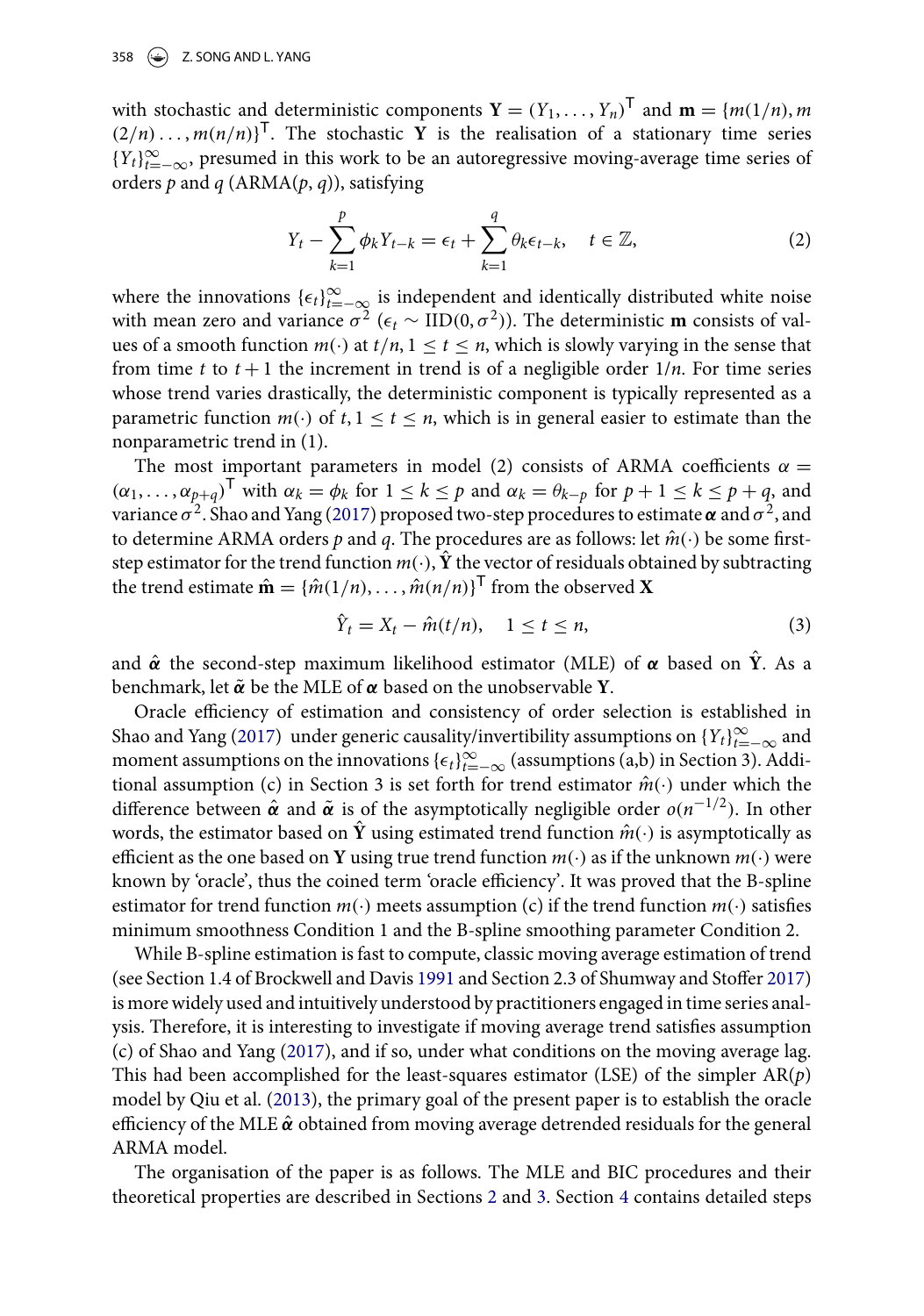to compute the crucial smoothing parameter, the moving average lag number. Section [5](#page-7-0) summarises findings of Monte Carlo experiments, while Section [6](#page-9-0) concludes. All technical proofs are in the Appendix.

#### <span id="page-2-0"></span>**2. Construction of estimators**

In this section, we describe a data-driven step one moving average estimator of the trend in  $X_t$  that produces residuals  $\hat{Y}$ . Also presented is step two MLE of ARMA parameters in **Y** based on the moving average residuals **Y**ˆ from step one.

#### *2.1. Moving average trend estimator*

The methodological innovation that sets the current work apart from Shao and Yang [\(2017\)](#page-10-2) is the choice of trend estimator  $\hat{m}(\cdot)$  as the well-known moving average trend, which is described in detail next.

According to Section 1.4 of Brockwell and Davis [\(1991\)](#page-10-0), the moving average trend estimator of lag *l* for  $\mathbb{E}X_t = m_t$  is defined as

$$
\hat{m}_t = (2l+1)^{-1} \sum_{i=t-l}^{t+l} X_i, \quad l+1 \le t \le n-l,
$$

where the moving average lag *l* is a fixed positive integer, whose default value is 2. The moving average trend is appealing as  $(2l + 1)^{-1} \sum_{i=t-l}^{t+l} m_i$  approximates well  $m_t$  due to smoothness in trend and the variance of  $(2l + 1)^{-1} \sum_{i=t-l}^{t+l} Y_i$  is reduced to order  $\mathcal{O}((2l +$ 1)<sup>-1</sup>) due to stationarity in  ${Y_t}_{t=-\infty}^{\infty}$  (Brockwell and Davis [1991,](#page-10-0) Theorem 7.1.1).

Qiu et al. [\(2013\)](#page-10-3) had argued against this ad hoc choice of lag value, and shown that allowing a sequence of positive integers  $l = l_n$  that tend to infinity at an appropriate rate produces an efficient follow-up estimator of AR(*p*) coefficients. To be more precise, one estimates  $m(\cdot)$  by the local linear method,

$$
\hat{m}_t = \hat{m}(t/n) = \begin{cases}\n(2l+1)^{-1} \sum_{i=t-l}^{t+l} X_i, & l+1 \le t \le n-l, \\
N_{1t}^{-1} \sum_{\substack{i=1 \ n \ n}}^{t+l} X_i - N_{2t}^{-1} \sum_{\substack{i=1 \ n \ n}}^{t+l} (i-t)X_i, & 1 \le t \le l,\n\end{cases}
$$
\n
$$
(4)
$$
\n
$$
N_{3t}^{-1} \sum_{i=t-l}^{n} X_i - N_{4t}^{-1} \sum_{i=t-l}^{n} (i-t)X_i, \quad n-l+1 \le t \le n,
$$

where

$$
N_{1t}^{-1} = \frac{4l^2 - 4lt + 6l + 4t^2 - 6t + 2}{(l+t)(l+t-1)(l+t+1)},
$$
  
\n
$$
N_{2t}^{-1} = \frac{6(l-t+1)}{(l+t)(l+t-1)(l+t+1)},
$$
\n(5)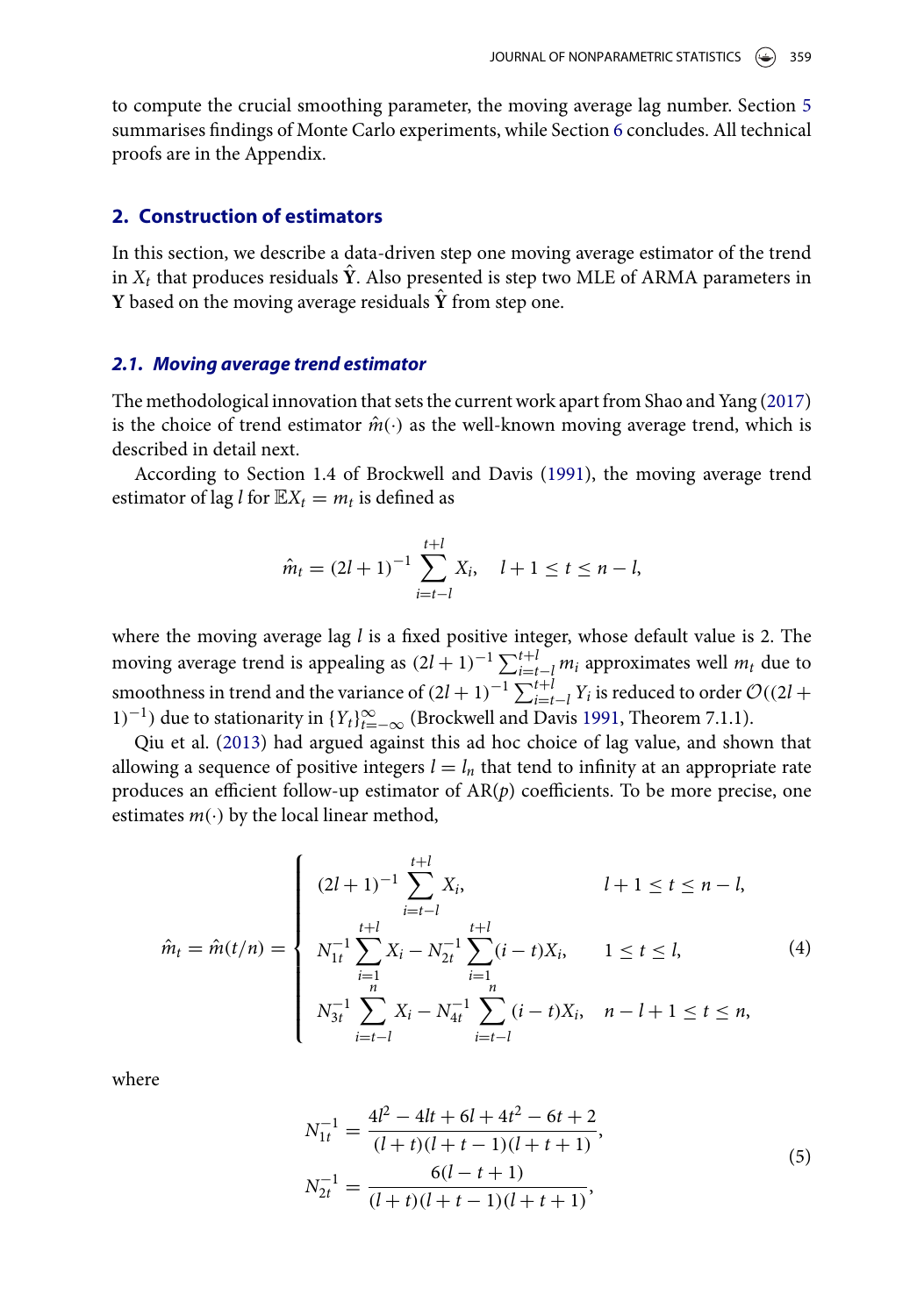$$
N_{3t}^{-1} = \frac{4(n-t)^2 + 4l^2 - 4l(n-t) + 2(n+l-t)}{(n+l-t+2)(n+l-t+1)(n+l-t)},
$$
  
\n
$$
N_{4t}^{-1} = \frac{6(n-l-t)}{(n+l-t+2)(n+l-t+1)(n+l-t)}.
$$
\n(6)

The above estimator can be alternatively written as a local linear estimator (Fan and Gijbels [1996\)](#page-10-4)

<span id="page-3-0"></span>
$$
\hat{m}_t = \hat{m}(t/n) = \hat{a},
$$
\n
$$
(\hat{a}, \hat{b}) = \operatorname{argmin}_{(a,b)\in\mathbb{R}^2} \sum_{i=1}^n \{X_i - a - b(i-t)/n\}^2 K_h \{(i-t)/n\},
$$
\n
$$
(7)
$$

in which a uniform kernel  $K(u) = \frac{1}{2}I_{[-1,1]}(u)$  and the bandwidth  $h = h_n = l_n/n > 0$  are employed.

Notice that under the scheme of Qiu et al. [\(2013\)](#page-10-3), not only the lag number *l* is sample size dependent, but the definition of trend estimator  $\hat{m}_t$  is extended to  $1 \le t \le l$  and  $n$  $l + 1 \le t \le n$  as well. It will be shown in Section [3](#page-4-0) that this first step data-driven moving average trend facilitates oracally efficient estimation of ARMA coefficients in the ensuing step.

#### *2.2. Estimation of ARMA coefficients*

Denote the true parameters of the ARMA process (2) by  $\sigma_0^2$  and  $\alpha_0 = (\alpha_{01}, \dots, \alpha_{0,p+q})^{\mathsf{T}}$ with  $\alpha_{0k} = \phi_{0k}$  for  $1 \leq k \leq p$  and  $\alpha_{0k} = \theta_{0,k-p}$  for  $p+1 \leq k \leq p+q$ . Model (2) is rewritten as

$$
\Phi(\pmb{\alpha}_0, B)Y_t = \Theta(\pmb{\alpha}_0, B)\epsilon_t,\tag{8}
$$

where  $\Phi(\alpha_0, B) = 1 - \sum_{k=1}^p \phi_{0k} B^k$  and  $\Theta(\alpha_0, B) = 1 + \sum_{k=1}^q \theta_{0k} B^k$ , where *B* denotes the backshift operator:  $B^k Y_t = Y_{t-k}$ . As in Shao and Yang [\(2017\)](#page-10-2), it is assumed in this paper that the time series  ${Y_t}_{t=-\infty}^{\infty}$  is causal and invertible, thus for some sequences of coefficients  $\{\psi_{0j}\}_{j=0}^{\infty}$  and  $\{\pi_{0j}\}_{j=0}^{\infty}$  such that  $\sum_{j=0}^{\infty}|\psi_{0j}| < \infty$ ,  $\sum_{j=0}^{\infty}|\pi_{0j}| < \infty$ ,

$$
Y_t = \sum_{j=0}^{\infty} \psi_{0j} \epsilon_{t-j}, \epsilon_t = \sum_{j=0}^{\infty} \pi_{0j} Y_{t-j}, \text{ almost surely.}
$$

According to equation (3.1.19) in Theorem 3.1.2 of Brockwell and Davis [\(1991\)](#page-10-0), the constants  $\{\pi_{0j}\}_{j=0}^{\infty}$  satisfy the following

$$
\sum_{j=0}^{\infty} \pi_{0j} z^j = \Phi(\boldsymbol{\alpha}_0, z) / \Theta(\boldsymbol{\alpha}_0, z), \quad |z| \leq 1.
$$
 (9)

If  ${\{\epsilon_t\}}_{t=1}^n$  were observable and followed a normal distribution, the MLE would be calculated by minimising  $n \log \sigma^2 + \sum_{t=1}^n \epsilon_t^2 / \sigma^2$ , which is proportional to the log-likelihood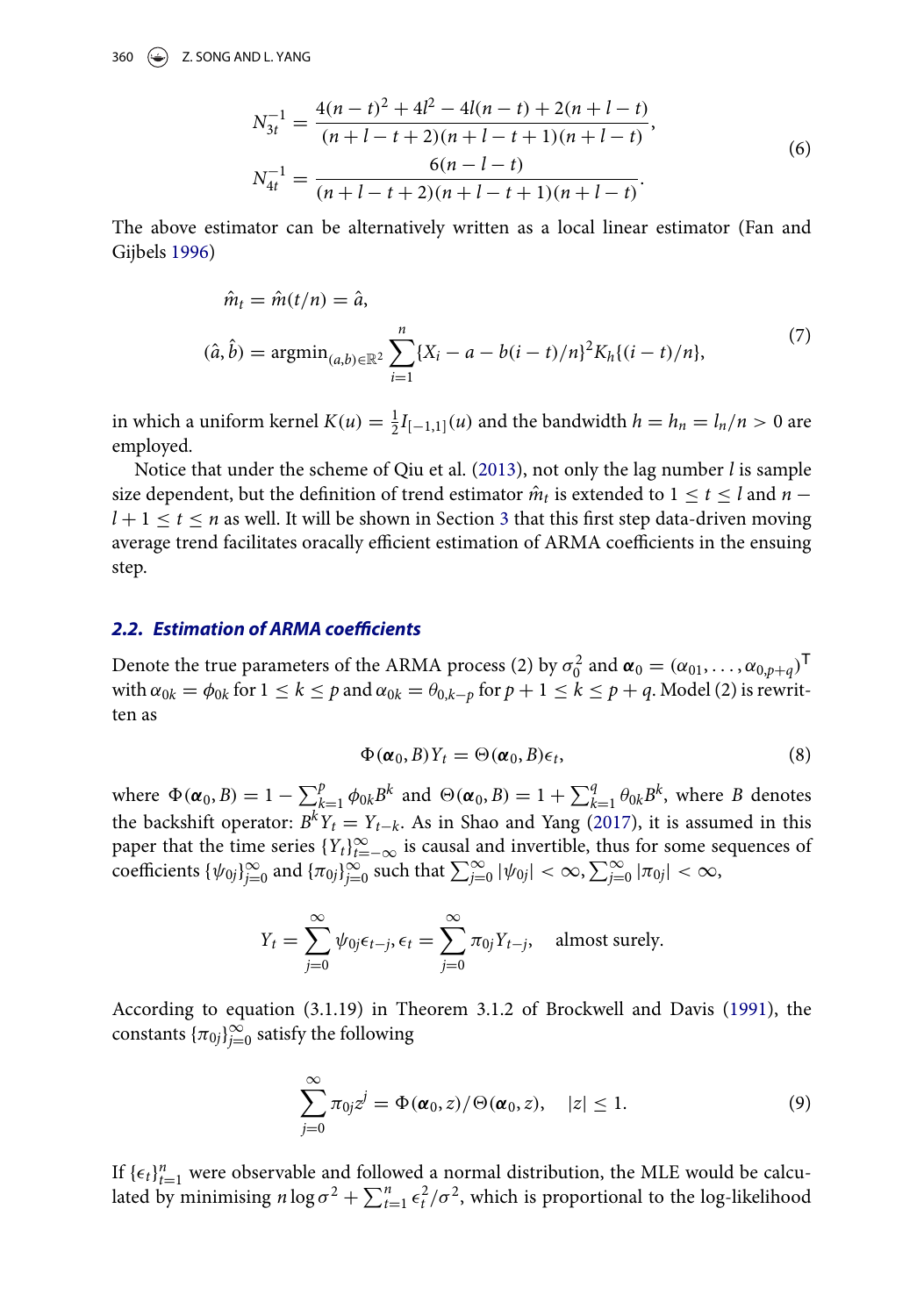function  $l(\boldsymbol{\alpha}, \sigma^2; \mathbf{Y})$ . Therefore, the following objective function  $Q_n(\boldsymbol{\alpha}; \mathbf{Y})$  could be used:

$$
Q_n(\boldsymbol{\alpha}; \mathbf{Y}) = n^{-1} \sum_{t=p+1}^n \left( \sum_{j=0}^{t-1} \pi_j Y_{t-j} \right)^2
$$

in which the  $\{\pi_j\}_{j=0}^{\infty}$  are rational functions of candidate value  $\alpha$  defined by mimicking (9)

$$
\sum_{j=0}^{\infty} \pi_j z^j = \sum_{j=0}^{\infty} \pi_j(\boldsymbol{\alpha}) z^j = \Phi(\boldsymbol{\alpha}, z) / \Theta(\boldsymbol{\alpha}, z).
$$
 (10)

Minimising  $Q_n(\boldsymbol{\alpha}; \mathbf{Y})$  yields the following would-be estimators  $\tilde{\boldsymbol{\alpha}}$  and  $\tilde{\sigma}^2$ :

$$
\tilde{\boldsymbol{\alpha}} = \operatorname{argmin} Q_n(\boldsymbol{\alpha}; \mathbf{Y});
$$
  

$$
\tilde{\sigma}^2 = Q_n(\tilde{\boldsymbol{\alpha}}; \mathbf{Y}).
$$

<span id="page-4-1"></span>Pierce [\(1971\)](#page-10-5) had argued that the above estimators have the same asymptotic properties as the MLE obtained from  $l(\alpha, \sigma^2; Y)$ , and  $(\tilde{\alpha}^T, \tilde{\sigma}^2)$  were named 'infeasible' MLE of  $(\alpha_0^T, \sigma_0^2)$ in Shao and Yang [\(2017\)](#page-10-2), as it relies on unobservable sequence  ${Y_t}_{t=1}^n$ , not the actual observations  $\{X_t\}_{t=1}^n$ .

The feasible replica of  $(\tilde{\pmb{\alpha}}^\mathsf{T},\tilde{\sigma}^2)$  are constructed by substituting  $\{Y_t\}_{t=1}^n$  with the residuals  ${\{\hat{Y}_t\}}_{t=1}^n$  calculated by (3), that is,

$$
\hat{\alpha} = \operatorname{argmin} Q_n(\alpha; \hat{Y}),
$$
  
\n
$$
\hat{\sigma}^2 = Q_n(\hat{\alpha}; \hat{Y}),
$$
\n(11)

where  $Q_n(\boldsymbol{\alpha}; \hat{\mathbf{Y}}) = n^{-1} \sum_{t=p+1}^n (\sum_{j=0}^{t-1} \pi_j \hat{Y}_{t-j})^2$ . The estimators  $(\hat{\boldsymbol{\alpha}}^\mathsf{T}, \hat{\sigma}^2)$  are the two-step MLE of  $(\boldsymbol{\alpha}_0^{\mathsf{T}}, \sigma_0^2)$  according to Shao and Yang [\(2017\)](#page-10-2), which were shown to enjoy oracle efficiency under Assumptions ( $a-c$ ) in the next section, namely,  $\hat{\alpha}^T$  is asymptotically indistinguishable from  $\tilde{\boldsymbol{\alpha}}$ , while  $\hat{\sigma}^2$  is consistent as  $\tilde{\sigma}^2$ .

The estimation of ARMA coefficient  $\alpha_0$  and variance  $\sigma_0^2$  are outlined in Shao and Yang [\(2017\)](#page-10-2):

- Step 1. Estimate the trend function  $m(\cdot)$  and obtain the residuals  $\{\hat{Y}_t\}_{t=1}^n$  by (3);
- Step 2. obtain the MLE  $\hat{\boldsymbol{\alpha}}$  and  $\hat{\sigma}^2$  according to (11).

# <span id="page-4-0"></span>**3. Main results**

The following assumptions are needed for the theoretical development.

- (a) The parameter space  $\Xi$  is compact and consists of  $\alpha$  such that all roots of  $\Phi(\alpha, z) = 0$ and  $\Theta(\alpha, z) = 0$  are larger than one in absolute value, and they have no common roots. The true parameter value  $\alpha_0$  is in the interior of the parameter space  $\Xi$ .
- (b) The innovations  $\{\epsilon_t\}_{t=-\infty}^{\infty}$  are i.i.d. with  $\mathbb{E}\epsilon_1^6 < \infty$ .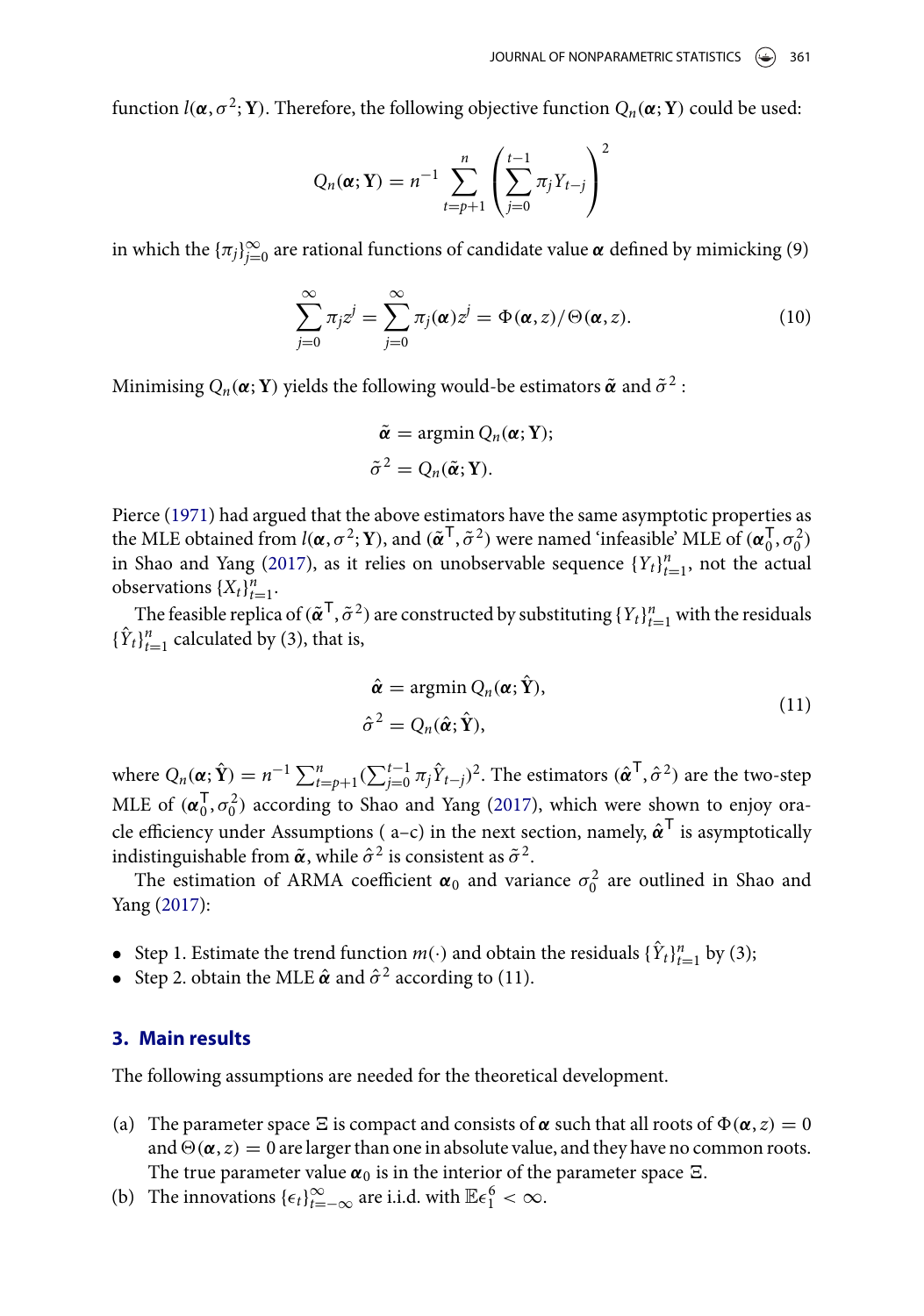(c) The trend estimator  $\hat{m}(\cdot)$  satisfies the following constraints

$$
\max_{1 \le t \le n} \mathbb{E}\{m(t/n) - \hat{m}(t/n)\}^{2} = o(n^{-1/2}),
$$
\n(12)\n
$$
\max_{1 \le k \le p+q} n^{-1} \left| \sum_{t=p+1}^{n} \left( \sum_{j=0}^{t-1} \frac{\partial \pi_{0j}}{\partial \alpha_{k}} Y_{t-j} \right) \left[ \sum_{j=0}^{t-1} \pi_{0j} \left\{ \hat{m} \left( \frac{t-j}{n} \right) - m \left( \frac{t-j}{n} \right) \right\} \right] \right|
$$
\n
$$
= o_{p}(n^{-1/2}),
$$
\n(13)\n
$$
\max_{1 \le k \le p+q} n^{-1} \left| \sum_{t=p+1}^{n} \left( \sum_{j=0}^{t-1} \pi_{0j} Y_{t-j} \right) \left[ \sum_{j=0}^{t-1} \frac{\partial \pi_{0j}}{\partial \alpha_{k}} \left\{ \hat{m} \left( \frac{t-j}{n} \right) - m \left( \frac{t-j}{n} \right) \right\} \right] \right|
$$
\n
$$
= o_{p}(n^{-1/2}),
$$
\n(14)

in which 
$$
\frac{\partial \pi_{0j}}{\partial \alpha_k} = \frac{\partial \pi_j}{\partial \alpha_k} |_{\boldsymbol{\alpha} = \boldsymbol{\alpha}_0}.
$$

These assumptions above are essentially the same as in Shao and Yang [\(2017\)](#page-10-2). Assumption (a) is standard for the ARMA process  ${Y_t}_{t=-\infty}^{\infty}$  to be causal and invertible, Assumption (b) a mild requirement on moments of  $\{\epsilon_t\}_{t=-\infty}^{\infty}$ . What is of particular interest is Assumption (c) on the trend estimator  $\hat{m}(\cdot)$ , which is met by an appropriately defined Bspline estimator (Shao and Yang [2017,](#page-10-2) Theorem 4). In this work, it will be shown that Assumption (c) is also met by the moving average estimator  $\hat{m}(t/n)$  in (4) with appropriate chosen moving average lag *ln*.

According to Theorem 2 of Shao and Yang [\(2017\)](#page-10-2), or equations (8.8.2)–(8.8.4) and Theorem 10.8.2 of Brockwell and Davis [\(1991\)](#page-10-0), Assumptions (a) and (b) ensure that the infeasible MLE *α*˜ satisfies

$$
\sqrt{n}(\tilde{\boldsymbol{\alpha}}-\boldsymbol{\alpha}_0)\stackrel{D}{\Longrightarrow}N_{p+q}(\mathbf{0},\mathbf{V}),\quad n\to\infty,
$$

where **V** is the  $(p+q) \times (p+q)$  covariance matrix defined as

$$
\mathbf{V} = \sigma_0^2 \begin{pmatrix} \mathbb{E}(\mathbf{u}_t \mathbf{u}_t^\mathsf{T}) & \mathbb{E}(\mathbf{u}_t \mathbf{v}_t^\mathsf{T}) \\ \mathbb{E}(\mathbf{v}_t \mathbf{u}_t^\mathsf{T}) & \mathbb{E}(\mathbf{v}_t \mathbf{v}_t^\mathsf{T}) \end{pmatrix}^{-1}
$$

with  $\mathbf{u}_t = (u_t, \dots, u_{t+1-p})^\mathsf{T}$  and  $\mathbf{v}_t = (v_t, \dots, v_{t+1-q})^\mathsf{T}$ , where the two autoregressive processes  $\{u_t\}_{t=-\infty}^{\infty}$  and  $\{v_t\}_{t=-\infty}^{\infty}$  are defined by  $\Phi(\alpha_0, B)u_t = \epsilon_t$  and  $\Theta(\alpha_0, B)v_t = \epsilon_t$ , respectively.

Recall also that the Bayesian Information Criterion (BIC) for an ARMA model is defined in Shumway and Stoffer [\(2017,](#page-10-1) p. 50) as

$$
\text{BIC}(p', q', \tilde{\pmb{\alpha}}) = \log Q_n(\tilde{\pmb{\alpha}}; \mathbf{Y}) + \frac{p' + q'}{n} \log n,
$$

and the orders  $(\tilde{p}, \tilde{q})$  selected from data **Y** minimise BIC( $p'$ ,  $q'$ ,  $\tilde{\boldsymbol{\alpha}}$ ), that is,

$$
(\tilde{p}, \tilde{q}) = \underset{(p', q')}{\text{argmin}} \, \text{BIC}(p', q', \tilde{\pmb{\alpha}}). \tag{15}
$$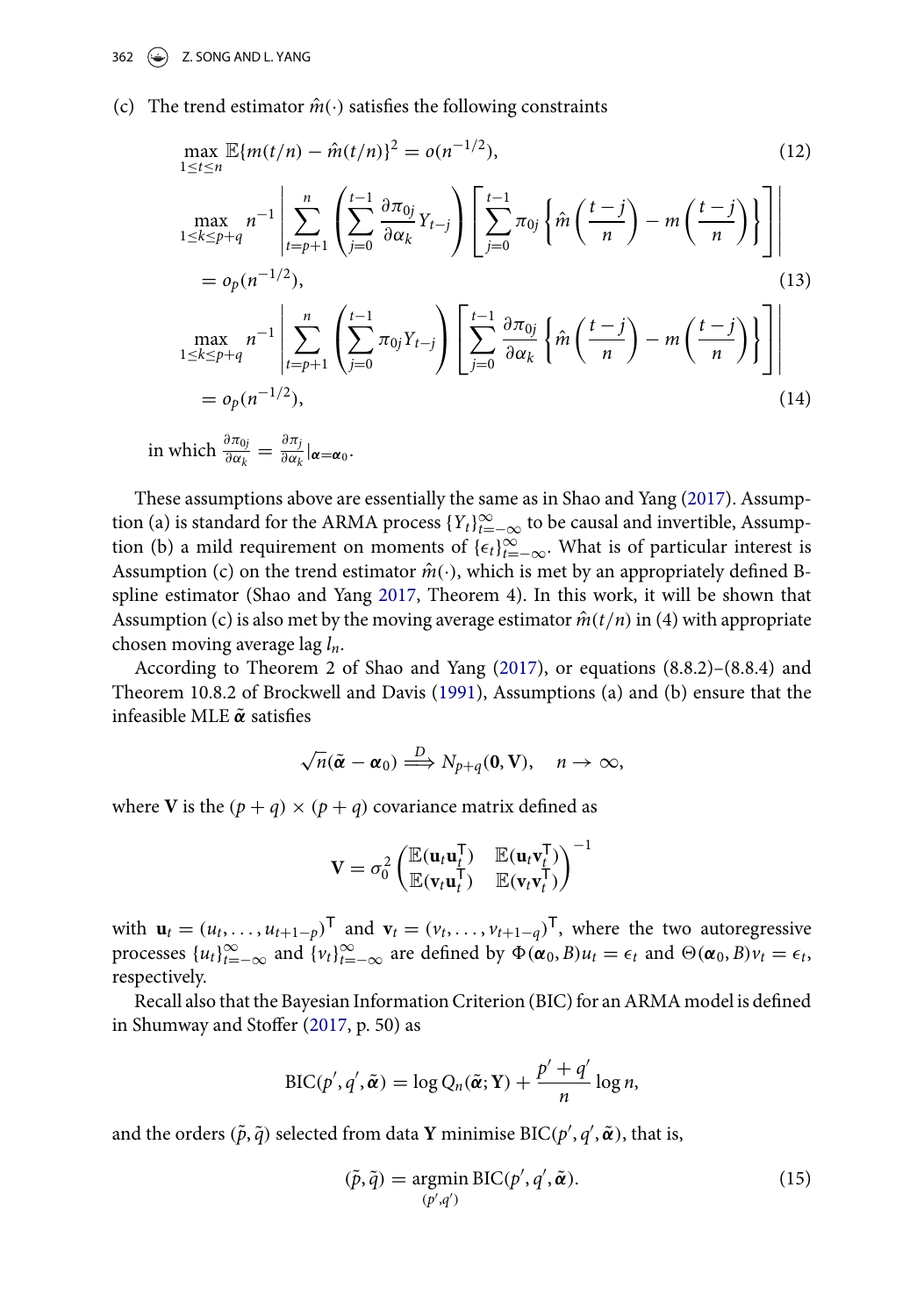It is established by Hannan [\(1980\)](#page-10-6) that BIC is consistent in the sense that

<span id="page-6-1"></span>
$$
\lim_{n \to \infty} \mathbb{P}(\tilde{p} = p; \tilde{q} = q) = 1.
$$

Proposition 3.1 is a summary of Theorems 1–3 from Shao and Yang [\(2017\)](#page-10-2) concerning the consistency, oracle efficiency of the MLE, and consistency of the BIC lag selection.

**Proposition 3.1:** *Under Assumptions* (a)–(c), as  $n \to \infty$ ,  $\hat{\alpha} \xrightarrow{P} \alpha_0, \hat{\sigma}^2 \xrightarrow{P} \sigma_0^2$ ,  $\hat{\alpha}$  *is oracally efficient in the sense that*

$$
\hat{\boldsymbol{\alpha}} - \tilde{\boldsymbol{\alpha}} = o_p(n^{-1/2}), \quad \sqrt{n}(\hat{\boldsymbol{\alpha}} - \boldsymbol{\alpha}_0) \stackrel{D}{\Longrightarrow} N_{p+q}(\mathbf{0}, \mathbf{V}).
$$
\n(16)

 $\text{IF}(\hat{p}, \hat{q}) = \operatorname{argmin}_{(p', q')} \text{BIC}(p', q', \hat{\boldsymbol{\alpha}}),$ 

$$
\lim_{n \to \infty} \mathbb{P}(\hat{p} = p; \hat{q} = q) = 1.
$$
\n(17)

The main contribution of the current work is to establish that the data-driven moving average trend  $\hat{m}(\cdot)$  defined in (4) satisfies the above high-level assumption (Assumption (c)) under the following elementary assumptions.

(c1) The trend function  $m(\cdot) \in C^2[0,1]$ .

(c2) The moving average lag  $l = l_n$  satisfies  $n^{1/2} \ll l_n \ll n^{7/8}$  as  $n \to \infty$ .

**Theorem 3.2:** *Under Assumptions* (a)–(b), (c1), (c2), *Assumption* (c) *is fulfilled for the local linear estimator*  $\hat{m}(\cdot)$  *defined in* (4), *hence Proposition* 3.1 *holds.* 

Theorem 3.2, therefore, formally justifies the proposed two-step procedure using the moving average residual sequence to replace the unobserved stationary time series. The modelling procedure for **Y** is completely adapted to  $\hat{Y}$ , including the selection of autoregressive order  $p$  and moving-average order  $q$  and estimation of  $\pmb{\alpha}_0$  and  $\sigma_0^2$  according to Proposition 3.1.

It should be noted that our work has relaxed the lower bound on  $l_n$  from  $n^{1/2} \log n$ in Qiu et al. [\(2013\)](#page-10-3) to  $n^{1/2}$ . This new lower bound reflects the new approach of proving Theorem 3.2, which corresponds to the number of spline knots  $N \ll n^{1/2}$  in Condition 2 to prove Theorem 4 in Shao and Yang [\(2017\)](#page-10-2) resulting in the number of observations in each spline subinterval being  $n/N \gg n^{1/2}$ .

#### <span id="page-6-0"></span>**4. Implementation**

The two-step procedure is determined by the moving average lag  $l = l_n$ , which is the datadriven rule-of-thumb (ROT) integer first proposed in Qiu et al. [\(2013\)](#page-10-3)

$$
\hat{l}_{\text{ROT}} = \hat{l}_{n,\text{ROT}} = \left[ n^{4/5} (9/2)^{1/5} {\hat{\gamma}(0)}^{1/5} \left\{ \int_0^1 \hat{m}''(x)^2 dx \right\}^{-1/5} \right]
$$

in which for any  $a \in \mathbb{R}$ , [*a*] denotes the largest integer less than or equal to *a*,  $\hat{\gamma}(0)$  =  $n^{-1} \sum_{t=1}^{n} \hat{Y}_{t}^{2}$  with  $\hat{Y}_{t} = X_{t} - \hat{m}(t/n), \hat{m}(\omega) = \hat{a} + \hat{b}\omega + \hat{c}\omega^{2} + \hat{d}\omega^{3}, \hat{m}''(\omega) = 2\hat{c} + 6\hat{d}\omega$ ,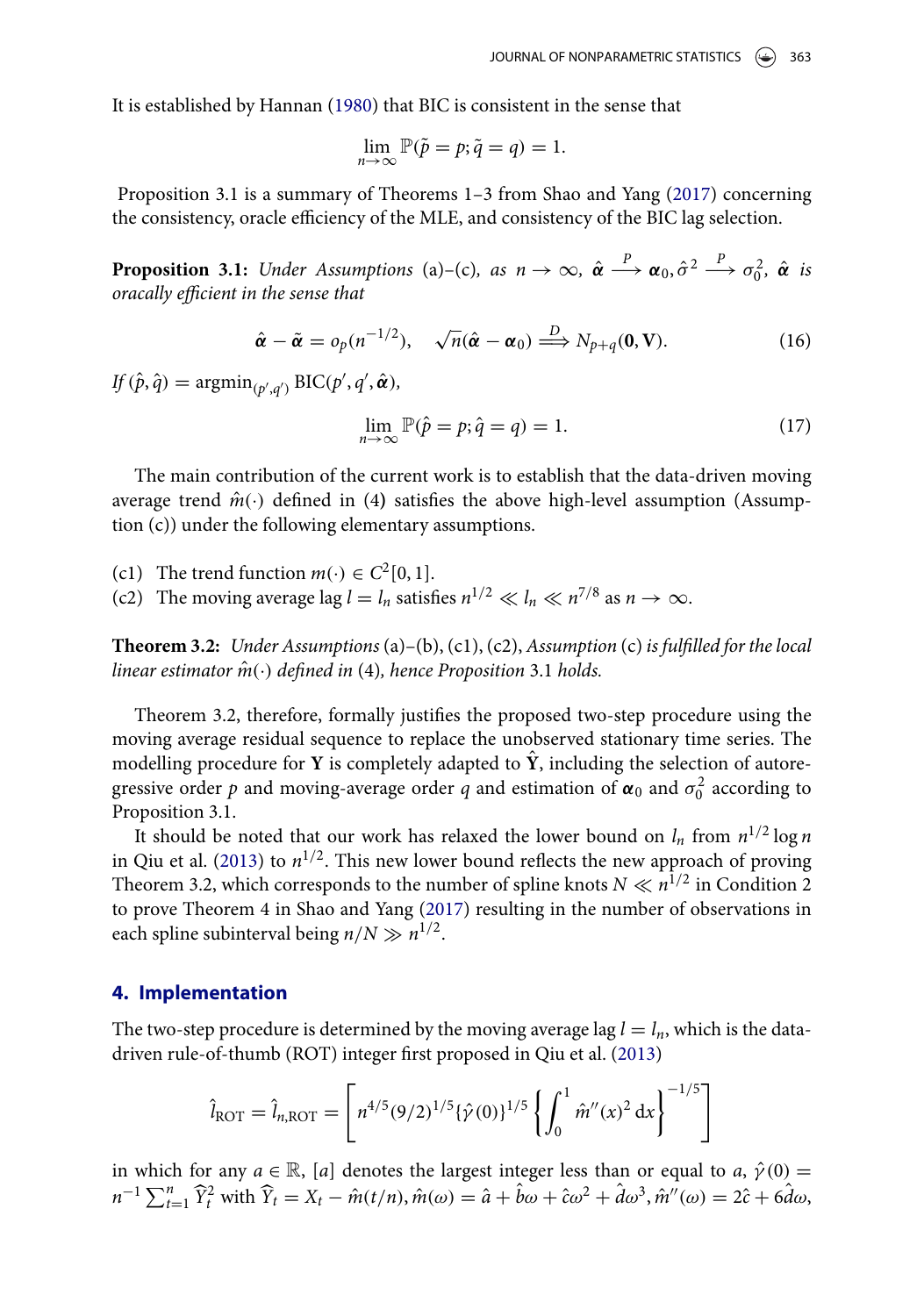where  $(\hat{a}, \hat{b}, \hat{c}, \hat{d})$  is the solution of

$$
\underset{(a,b,c,d)\in\mathbb{R}^4}{\text{argmin}} \sum_{i=1}^n (X_i - a - bi/n - ci^2/n^2 - di^3/n^3)^2.
$$

The above is justified as a plug-in substitute of an asymptotically optimal bandwidth according to Fan and Gijbels [\(1996\)](#page-10-4).

Thus, the moving average lag is computed from the data as

$$
\hat{l}_{\text{ROT}} = [n^{4/5} (9/2)^{1/5} {\hat{\gamma}}(0) (4\hat{c}^2 + 12\hat{c}\hat{d} + 12\hat{d}^2)^{-1} \}^{1/5}].
$$

Note that this data-driven  $\hat{l}_{n,\text{ROT}}$  satisfies the order constraints spelled out in Assumption  $(c2)$ .

#### <span id="page-7-0"></span>**5. Simulation**

In this section, simulation experiments are carried out to illustrate the finite-sample behaviour of moving average trend estimators of ARMA coefficients based on the detrending time series.

For sample sizes  $n = 100, 200, 400, 1000, 100$  sample paths of  $ARMA(1, 1)$  time series are generated. The white noise  $\epsilon_t \sim N(0, 1)$  and the trend function is

$$
m(\omega) = \sin(2\pi \omega), \quad \omega \in [0, 1t]. \tag{18}
$$

The parameters of ARMA(1, 1) process are  $(\phi_{01}, \theta_{01}) = (0.8, 0.8), (0.8, -0.6), (0.6, -0.4),$  $(0.2, 0.8), (-0.8, 0.2), (0.4, -0.8), (-0.6, 0.4), (-0.2, -0.2), (-0.6, -0.6).$ 

For each pair of  $(\phi_{01}, \theta_{01})$  and sample size *n*, the sample mean and standard deviation of two-step  $\mathrm{MLE}\,(\hat{\phi}_1,\hat{\theta}_1)$  $\mathrm{MLE}\,(\hat{\phi}_1,\hat{\theta}_1)$  $\mathrm{MLE}\,(\hat{\phi}_1,\hat{\theta}_1)$  are tabulated in Table 1 to inspect the asymptotic behaviour. One

Table 1. Sample means and standard deviations of ARMA(1, 1) coefficients' estimates.

<span id="page-7-1"></span>

|                      | Kernel trend estimates |                      |                      |                      |  |  |
|----------------------|------------------------|----------------------|----------------------|----------------------|--|--|
| True coefficients    | $n = 100$              | $n = 200$            | $n = 400$            | $n = 1000$           |  |  |
| $\phi_{01} = 0.8$    | $0.6516 \pm 0.0914$    | $0.7501 \pm 0.0513$  | $0.771 \pm 0.037$    | $0.7865 \pm 0.0194$  |  |  |
| $\theta_{01} = 0.8$  | $0.8348 \pm 0.0698$    | $0.8099 + 0.0455$    | $0.807 + 0.029$      | $0.7997 + 0.0259$    |  |  |
| $\phi_{01} = 0.8$    | $0.168 \pm 0.471$      | $0.447 \pm 0.351$    | $0.650 \pm 0.127$    | $0.7339 + 0.0785$    |  |  |
| $\theta_{01} = -0.6$ | $-0.060 \pm 0.475$     | $-0.284 \pm 0.345$   | $-0.459 \pm 0.138$   | $-0.5424 \pm 0.0948$ |  |  |
| $\phi_{01} = 0.6$    | $0.0925 + 0.4584$      | $0.258 + 0.323$      | $0.469 + 0.197$      | $0.523 + 0.140$      |  |  |
| $\theta_{01} = -0.4$ | $0.0484 + 0.4846$      | $-0.0911 \pm 0.3163$ | $-0.272 + 0.210$     | $-0.327 + 0.150$     |  |  |
| $\phi_{01} = 0.2$    | $0.111 \pm 0.107$      | $0.150 \pm 0.078$    | $0.1714 + 0.0634$    | $0.1868 \pm 0.0364$  |  |  |
| $\theta_{01} = 0.8$  | $0.821 \pm 0.075$      | $0.8123 \pm 0.0448$  | $0.8100 \pm 0.0354$  | $0.8018 \pm 0.0218$  |  |  |
| $\phi_{01} = -0.8$   | $-0.775 \pm 0.105$     | $-0.7840 + 0.0712$   | $-0.7970 + 0.0445$   | $-0.793 + 0.035$     |  |  |
| $\theta_{01} = 0.2$  | $0.163 \pm 0.168$      | $0.164 \pm 0.116$    | $0.1890 + 0.0702$    | $0.1836 \pm 0.0533$  |  |  |
| $\phi_{01} = 0.4$    | $0.365 \pm 0.160$      | $0.379 \pm 0.112$    | $0.3923 \pm 0.0777$  | $0.3944 \pm 0.0509$  |  |  |
| $\theta_{01} = -0.8$ | $-0.7733 + 0.0956$     | $-0.7834 + 0.0625$   | $-0.7909 + 0.0467$   | $-0.7947 + 0.0313$   |  |  |
| $\phi_{01} = -0.6$   | $-0.170 + 0.504$       | $-0.433 \pm 0.336$   | $-0.552 \pm 0.176$   | $-0.591 + 0.108$     |  |  |
| $\theta_{01} = 0.4$  | $-0.104 \pm 0.526$     | $0.212 + 0.359$      | $0.337 + 0.202$      | $0.389 + 0.124$      |  |  |
| $\phi_{01} = -0.2$   | $-0.0962 \pm 0.3036$   | $-0.137 \pm 0.202$   | $-0.158 \pm 0.149$   | $-0.1940 \pm 0.0926$ |  |  |
| $\theta_{01} = -0.2$ | $-0.357 \pm 0.313$     | $-0.289 + 0.202$     | $-0.255 + 0.153$     | $-0.2182 + 0.0949$   |  |  |
| $\phi_{01} = -0.6$   | $-0.626 \pm 0.097$     | $-0.6243 \pm 0.0586$ | $-0.6079 \pm 0.0447$ | $-0.612 \pm 0.030$   |  |  |
| $\theta_{01} = -0.6$ | $-0.4349 \pm 0.0778$   | $-0.4814 \pm 0.0513$ | $-0.5298 \pm 0.0319$ | $-0.5585 \pm 0.0259$ |  |  |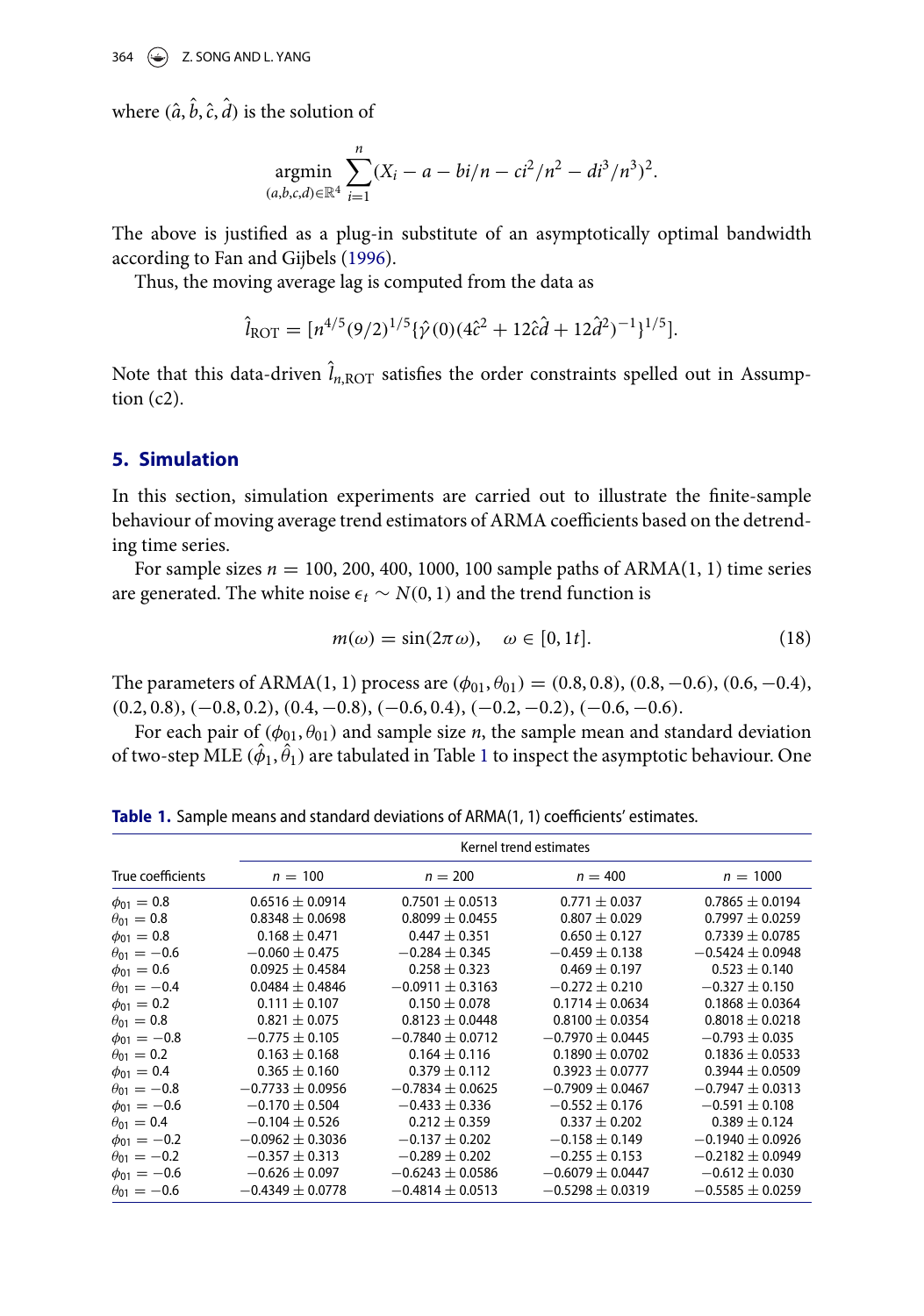

<span id="page-8-0"></span>**Figure 1.** Boxplots of  $\sqrt{n} || \hat{\boldsymbol{\alpha}} - \tilde{\boldsymbol{\alpha}} ||$  for the ARMA(1, 1) process with trend *m* in Equation (18), *n* = 100, 200, 400, 1000: (a)  $(\phi_{01}, \theta_{01}) = (0.8, 0.8)$ ; (b)  $(\phi_{01}, \theta_{01}) = (0.8, -0.6)$ ; (c)  $(\phi_{01}, \theta_{01}) = (0.6, -0.4)$ ; (d)  $(\phi_{01}, \theta_{01}) = (0.2, 0.8)$ ; (e)  $\phi_{01}, \theta_{01} = (-0.8, 0.2)$ ; (f)  $(\phi_{01}, \theta_{01}) = (0.4, -0.8)$ ; (g)  $(\phi_{01}, \theta_{01}) =$  $(-0.6, 0.4)$ ; (h)  $(\phi_{01}, \theta_{01}) = (-0.2, -0.2)$ ; (i)  $(\phi_{01}, \theta_{01}) = (-0.6, -0.6)$ .

clearly sees that in all settings,  $(\hat{\phi}_1,\hat{\theta}_1)$  converges in distribution to  $(\phi_{01},\theta_{01})$  as  $n$  increases, confirming the second equation of (16) in Proposition 3.1.

Meanwhile, to compare the two-step MLE  $(\hat{\phi}_1,\hat{\theta}_1)$  and the infeasible MLE  $(\tilde{\phi}_1,\tilde{\theta}_1)$ , boxplots of  $\sqrt{n} \|\hat{\alpha} - \tilde{\alpha}\| = \sqrt{n} \sqrt{(\hat{\phi}_1 - \tilde{\phi}_1)^2 + (\hat{\theta}_1 - \tilde{\theta}_1)^2}$  are placed in Figure [1,](#page-8-0) each with a horizontal broken line at  $v = 0$ . These boxplots agree with the first equation of (16) in horizontal broken line at  $y = 0$ . These boxplots agree with the first equation of (16) in Proposition 3.1: for each setting the boxplot not only becomes narrower but also closer to 0, as the sample size increases from 100 to 1000.

The percentages of correctly selecting the ARMA(1, 1) models according to the BICs are summarised from the 100 replications. Table [2](#page-9-1) includes both the percentages computed from the detrended residuals ('time series with trend') and the simulated ARMA(1, 1) sequences ('time series without trend') with sample size  $n = 400$ , 1000. We have also conducted simulation experiments with an MA(3) model. The trend function in (18) is used while the candidate MA parameters are  $(\theta_{01}, \theta_{02}, \theta_{03}) = (0.2, 0.3, 0.2), (0.2, 0.2, 0.3),$ (0.3, −0.2, −0.3), (0.2, 0.3, −0.2), (−0.3, 0.2, 0.2), (0.2, −0.2, −0.3). Percentages of correct lag selection for MA(3) model are listed in Table [3.](#page-9-2)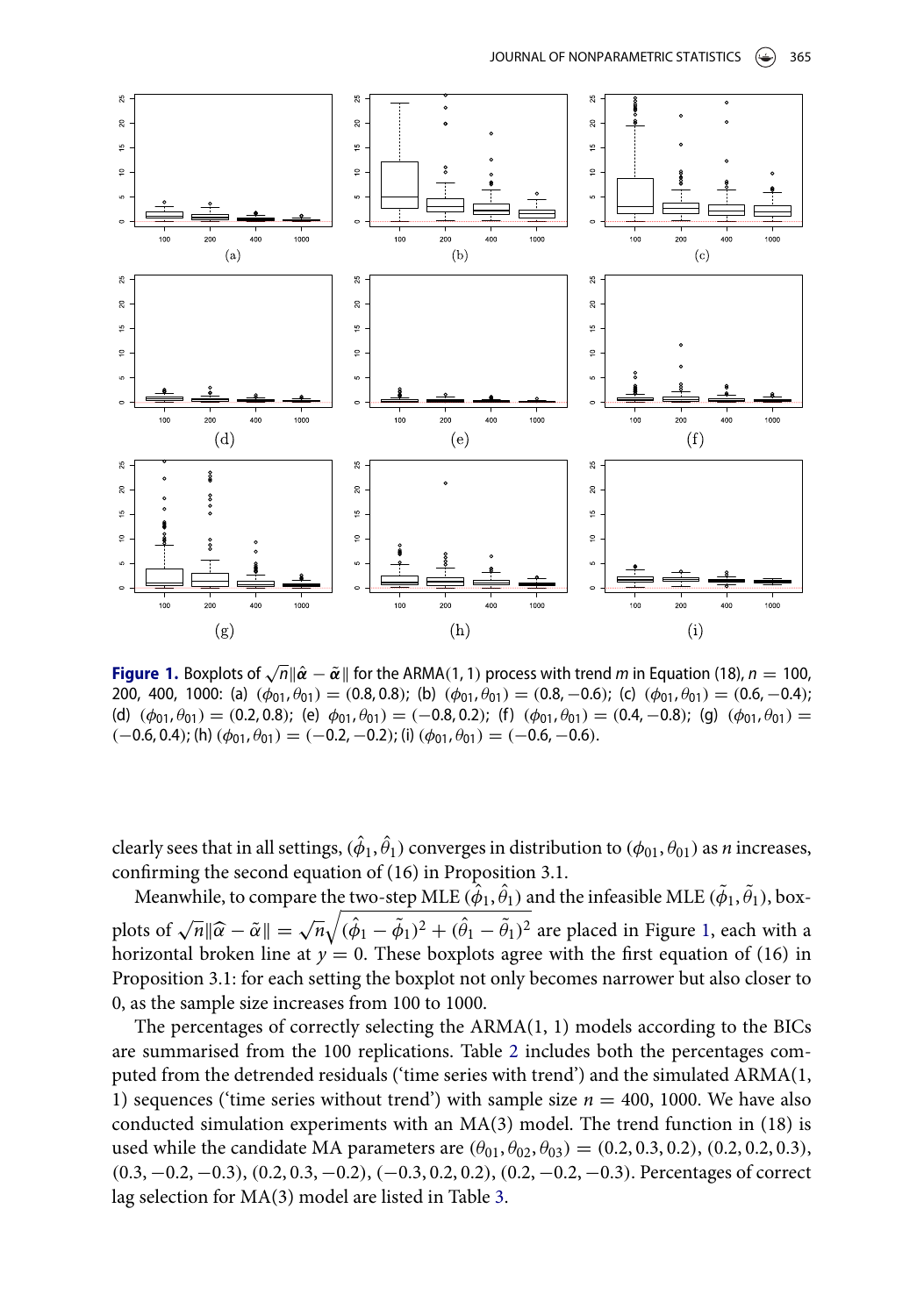| True coefficients          | Time series with trend |            | Time series without trend |            |
|----------------------------|------------------------|------------|---------------------------|------------|
| $(\phi_{01}, \theta_{01})$ | $n = 400$              | $n = 1000$ | $n = 400$                 | $n = 1000$ |
| (0.8, 0.8)                 | 0.87                   | 0.89       | 0.82                      | 0.92       |
| (0.8, 0.6)                 | 0.85                   | 0.90       | 0.88                      | 0.97       |
| $(0.8, -0.6)$              | 0.30                   | 0.86       | 0.67                      | 0.91       |
| (0.6, 0.6)                 | 0.86                   | 0.96       | 0.87                      | 0.97       |
| $(-0.8, -0.8)$             | 0.33                   | 0.96       | 0.86                      | 0.96       |
| $(-0.8,-0.6)$              | 0.54                   | 0.90       | 0.88                      | 0.95       |
| $(-0.8, 0.6)$              | 0.68                   | 0.93       | 0.72                      | 0.97       |
| $(-0.6, -0.6)$             | 0.82                   | 0.95       | 0.94                      | 0.95       |

<span id="page-9-1"></span>**Table 2.** Sample percentages of correct ARMA(1, 1) model selection by the BIC.

<span id="page-9-2"></span>**Table 3.** Sample percentages of correct MA(3) model selection by the BIC.

| True coefficients                         | Time series with trend |            | Time series without trend |            |
|-------------------------------------------|------------------------|------------|---------------------------|------------|
| $(\theta_{01}, \theta_{02}, \theta_{03})$ | $n = 400$              | $n = 1000$ | $n = 400$                 | $n = 1000$ |
| (0.2, 0.3, 0.2)                           | 0.54                   | 0.76       | 0.86                      | 0.94       |
| (0.2, 0.2, 0.3)                           | 0.89                   | 0.92       | 0.90                      | 1.00       |
| $(0.3, -0.2, -0.3)$                       | 0.81                   | 0.84       | 0.96                      | 0.96       |
| $(0.2, 0.3, -0.2)$                        | 0.77                   | 0.78       | 0.89                      | 0.94       |
| $(-0.3, 0.2, 0.2)$                        | 0.73                   | 0.77       | 0.92                      | 0.96       |
| $(0.2, -0.2, -0.3)$                       | 0.83                   | 0.90       | 0.96                      | 0.98       |

As one can see from Tables [2](#page-9-1) and [3,](#page-9-2) for both the  $ARMA(1, 1)$  and the  $MA(3)$  models, the correct selection percentages increase with *n*, and come quite close to 1 at  $n = 1000$ . These results confirm again the last equation (Equation (17)) of Proposition 3.1.

# <span id="page-9-0"></span>**6. Conclusions**

This work illustrates that moving average trend with appropriately chosen lag can be used to remove a slowly varying trend in ARMA time series in order to identify the ARMA lags and compute MLE of ARMA coefficients, without loss of efficiency. This conclusion is justified with rigorous theory and confirmed in numerical experiments. It brings closure to a long-existing gap in time series literature about the legitimacy of the moving average detrending method taught in most textbooks.

### **Acknowledgements**

Constructive and insightful comments from two Reviewers and the Associate Editor have led to substantial improvement of the paper.

#### **Disclosure statement**

No potential conflict of interest was reported by the author(s).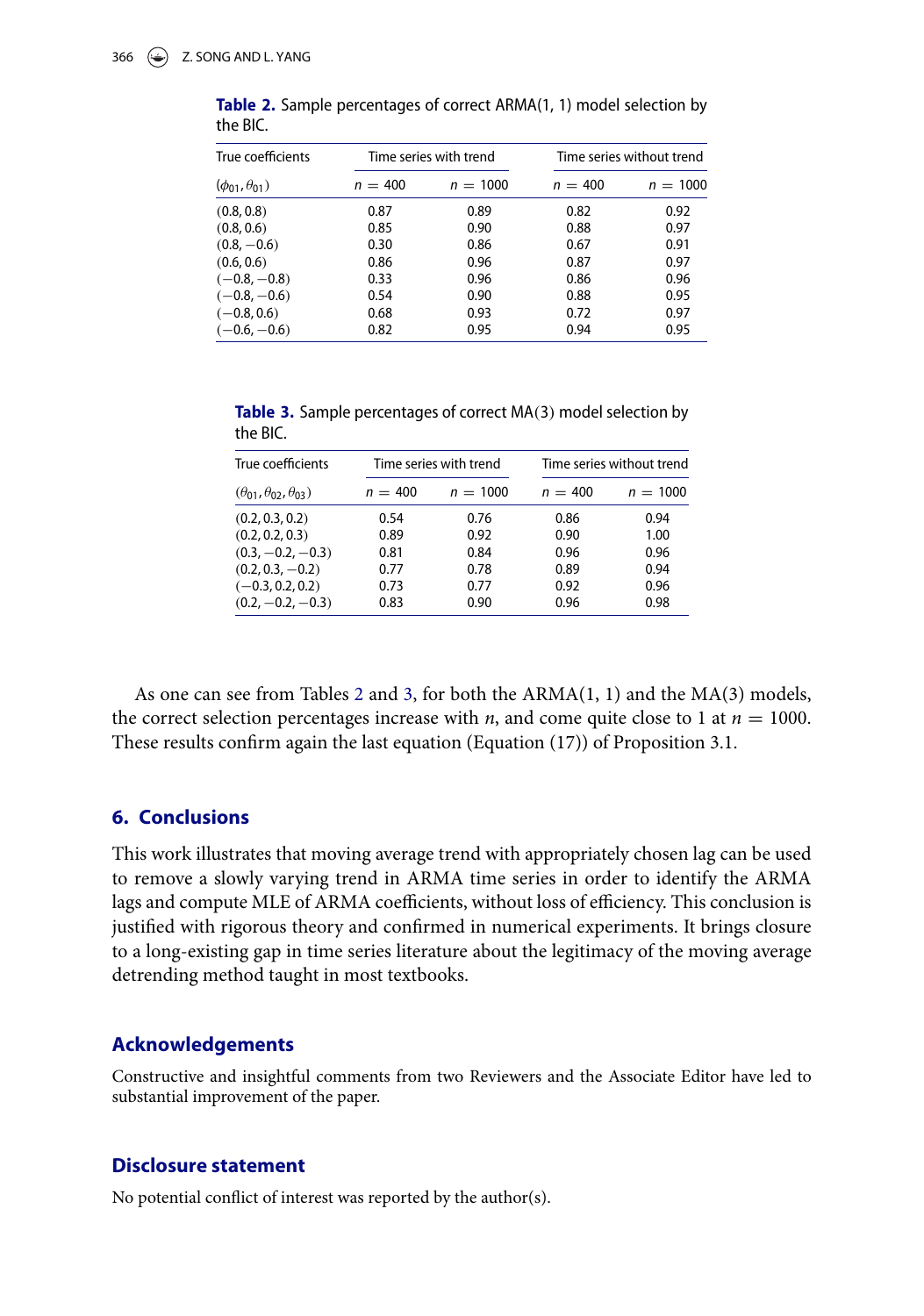# **Funding**

This work is part of the first author's doctoral dissertation under the supervision of the last author and has been supported exclusively by National Natural Science Foundation of China awards [NSFC12171269 and NSFC11771240].

# **ORCID**

*Lijian Yang* <http://orcid.org/0000-0003-3894-873X>

# **References**

<span id="page-10-4"></span><span id="page-10-0"></span>Brockwell, P.J., and Davis, R.A. [\(1991\)](#page-0-0), *Time Series: Theory and Methods*, New York: Springer-Verlag. Fan, J., and Gijbels, I. [\(1996\)](#page-3-0), *Local Polynomial Modelling and its Applications: Monographs on*

- *Statistics and Applied Probability* (Vol. 66), London: Chapman and Hall.
- <span id="page-10-7"></span>Fan, J., and Yao, Q. [\(2003\)](#page-14-0), *Nonlinear Time Series: Nonparametric and Parametric Methods*, New York: Springer-Verlag.
- <span id="page-10-6"></span>Hannan, E.J. [\(1980\)](#page-6-1), 'The Estimation of the Order of an ARMA Process', *The Annals of Statistics*, 8, 1071–1081.
- <span id="page-10-5"></span>Pierce, D.A. [\(1971\)](#page-4-1), 'Least Squares Estimation in the Regression Model with Autoregressive-moving Average Errors', *Biometrika*, 58, 299–312.
- <span id="page-10-3"></span>Qiu, D., Shao, Q., and Yang, L. [\(2013\)](#page-1-0), 'Efficient Inference for Autoregressive Coefficients in the Presence of Trends', *Journal of Multivariate Analysis*, 114, 40–53.
- <span id="page-10-2"></span>Shao, Q., and Yang, L. [\(2017\)](#page-1-1), 'Oracally Efficient Estimation and Consistent Model Selection for Auto-regressive Moving Average Time Series with Trend', *Journal of the Royal Statistical Society: Series B (Statistical Methodology)*, 79, 507–524.
- <span id="page-10-1"></span>Shumway, R.H., and Stoffer, D.S. [\(2017\)](#page-0-1), *Time Series Analysis and Its Applications with R Examples*, Cham: Springer.
- <span id="page-10-8"></span>Yao, O., and Brockwell, P.J. [\(2006\)](#page-15-0), 'Gaussian Maximum Likelihood Estimation for ARMA Models. I. Time Series', *Journal of Time Series Analysis*, 27, 857–875.

# **Appendix**

Theorem 3.2 is proved by verification of Equations  $(12)$ – $(14)$  in Assumption (c). To begin with, the estimator  $\hat{m}(\cdot)$  is decomposed as

$$
\hat{m}(t/n) = \tilde{m}(t/n) + \tilde{Y}(t/n)
$$
\n(A1)

with noise term  $\tilde{Y}(t/n)$  and signal term  $\tilde{m}(t/n)$  defined as

$$
\tilde{m}(t/n) = \begin{cases}\n(2l+1)^{-1} \sum_{i=t-l}^{t+l} m(i/n), & l+1 \le t \le n-l, \\
\sum_{i=1}^{t+l} \{N_{1t}^{-1} - N_{2t}^{-1}(i-t)\} m(i/n), & 1 \le t \le l, \\
\sum_{i=t-l}^{n} \{N_{3t}^{-1} - N_{4t}^{-1}(i-t)\} m(i/n), & n-l+1 \le t \le n,\n\end{cases}
$$
\n(A2)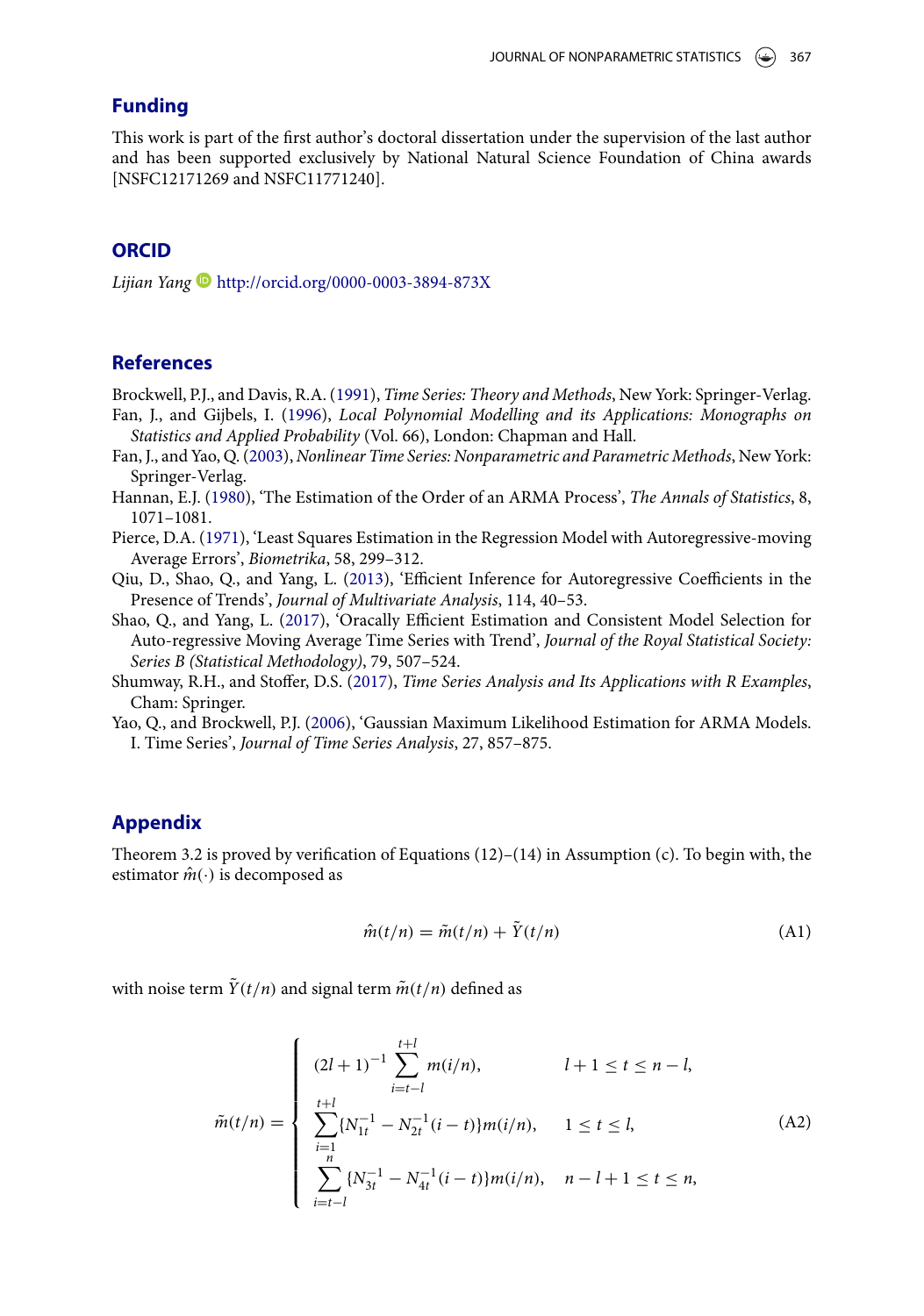#### 368  $\left(\rightarrow\right)$  Z. SONG AND L. YANG

$$
\tilde{Y}(t/n) = \begin{cases}\n(2l+1)^{-1} \sum_{i=t-l}^{t+l} Y_i, & l+1 \le t \le n-l, \\
\sum_{i=1}^{t+l} \left\{ N_{1t}^{-1} - N_{2t}^{-1} (i-t) \right\} Y_i, & 1 \le t \le l, \\
\sum_{i=t-l}^{n} \left\{ N_{3t}^{-1} - N_{4t}^{-1} (i-t) \right\} Y_i, & n-l+1 \le t \le n.\n\end{cases} \tag{A3}
$$

# *A.1 Proof of (12) in Assumption (c)*

Fan and Gijbels [\(1996\)](#page-10-4) proclaimed that one major advantage of local linear estimators over Nadaraya–Watson estimators is that it automatically corrects boundary bias. In our context, it results in the following basic lemma on estimation bias.

**Lemma A.1:** *Under Assumptions* (c1)–(c2), *the local linear estimator in* (7) *satisfies* max<sub>1≤*t*≤*n*</sub> |*m*  $(t/n) - \tilde{m}(t/n) = \mathcal{O}(h^2)$ .

*Proof:* Matrix algebra leads to

$$
\tilde{m}(t/n) - m(t/n) = e_0^{\top} \left( \sum_{\substack{k_2 \\ k_2}}^{\sum_{i=k_1}^{k_2} 1} \sum_{\substack{i=k_1 \\ k_2}}^{\sum_{i=k_1}^{k_2} (i-t)} \sum_{\substack{i=k_2 \\ i=k_1}}^{\sum_{i=k_1}^{k_2} (i-t)} \sum_{\substack{i=k_1 \\ k_2}}^{\sum_{i=k_1}^{k_2} m(i/n)} \right) - m(t/n)
$$

$$
= e_0^{\top} \left( \sum_{\substack{k_2 \\ k_2 \\ k_2}}^{\sum_{i=k_1}^{k_2} 1} \sum_{\substack{i=k_1 \\ k_2 \\ k_2}}^{\sum_{i=k_1}^{k_2} 1} \sum_{\substack{i=k_1 \\ k_2 \\ i=k_1}}^{\sum_{i=k_1}^{k_2} (i-t)} \sum_{\substack{j=k_1 \\ j=k_1}}^{\sum_{i=k_1}^{k_2} (i-t)} \right)^{-1}
$$

$$
\times \left( \sum_{\substack{i=k_1 \\ i=k_1}}^{\sum_{i=k_1}^{k_2} 1} m(i/n) - m(t/n) - m'(t/n)(i-t)/n \right)
$$

in which

$$
(k_1, k_2) = \begin{cases} (1, t + l) & 1 \le t \le l, \\ (t - l, t + l) & l + 1 \le t \le n - l, \\ (t - l, n) & n - l + 1 \le t \le n, \end{cases}
$$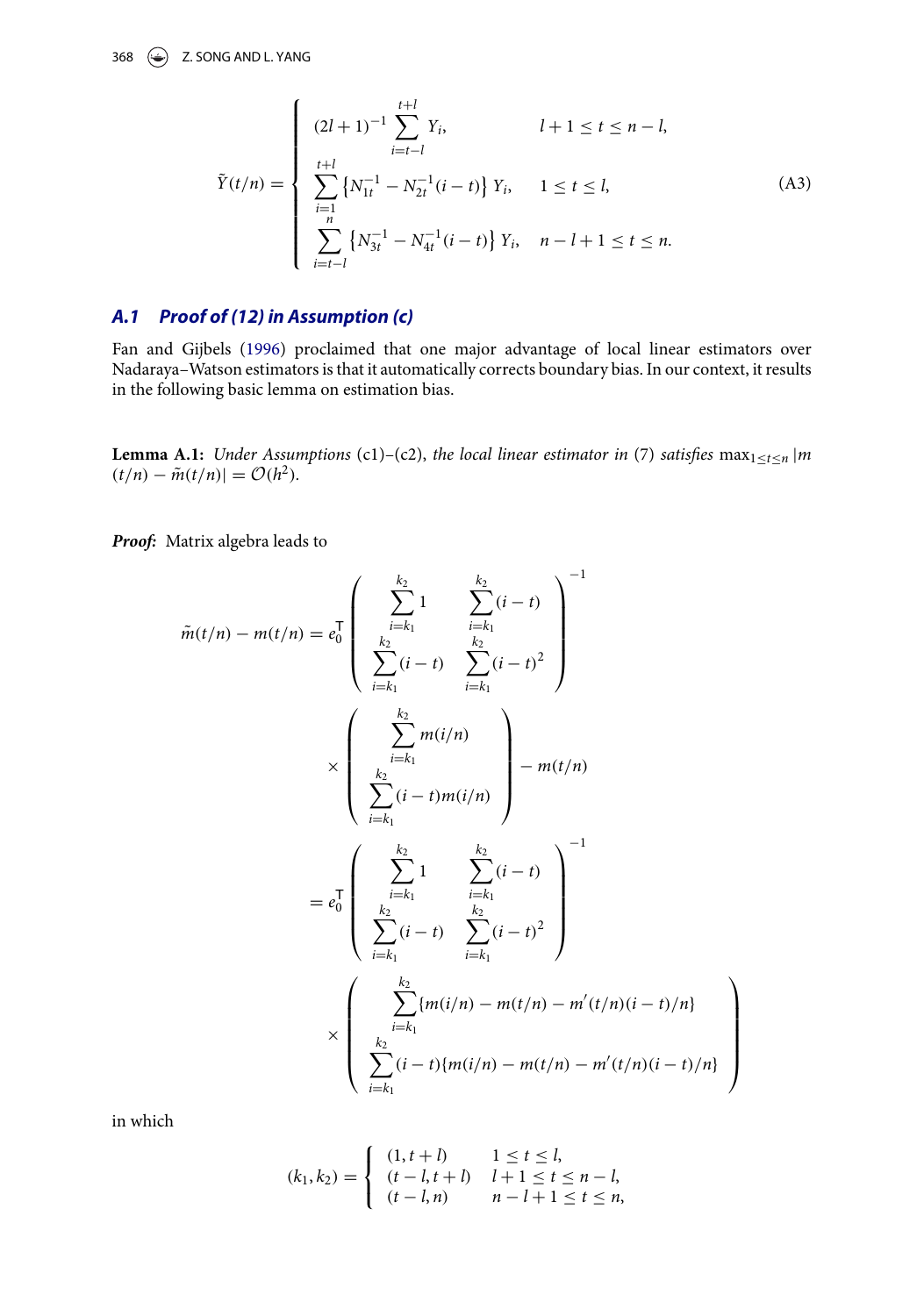see (A.2) in Qiu et al. [\(2013\)](#page-10-3). Hence  $\tilde{m}(t/n) - m(t/n)$  is

$$
\begin{cases}\n(2l+1)^{-1} \sum_{i=t-l}^{t+l} \{m(i/n) - m(t/n) - m'(t/n)(i-t)/n\}, & l+1 \le t \le n-l, \\
\sum_{i=l}^{t+l} \{N_{1t}^{-1} - N_{2t}^{-1}(i-t)\} \{m(i/n) - m(t/n) - m'(t/n)(i-t)/n\}, & 1 \le t \le l, \\
\sum_{i=t-l}^{n} \{N_{3t}^{-1} - N_{4t}^{-1}(i-t)\} \{m(i/n) - m(t/n) - m'(t/n)(i-t)/n\}, & n-l+1 \le t \le n.\n\end{cases}
$$
\n(A4)

When  $|i - t| \leq l = nh = o(n)$ , one has

$$
\max_{1 \leq i,t \leq n,|i-t| \leq l} |m(i/n) - m(t/n) - m'(t/n)(i-t)/n| \leq C \|m''\|_{\infty} (l/n)^2 \leq C \|m''\|_{\infty} h^2.
$$

Note from the definition of  $N_{1t}^{-1}$ ,  $N_{2t}^{-1}$ ,  $N_{3t}^{-1}$  and  $N_{4t}^{-1}$  in (5) and (6) that there exists  $C_N > 0$  such that

$$
0 < N_{1t}^{-1} \le C_N/l, \quad 0 < N_{2t}^{-1} \le C_N/l^2, \quad 1 \le t \le l,
$$
\n
$$
0 < N_{3t}^{-1} \le C_N/l, \quad 0 < N_{4t}^{-1} \le C_N/l^2, \quad n - l + 1 \le t \le n,
$$
\n(A5)

\nFrom (A) that now,  $\lim_{t \to t} (t/n) = \mathcal{O}(t^2)$ 

one concludes from (A4) that  $\max_{1 \le t \le n} |m(t/n) - \tilde{m}(t/n)| = O(h^2)$ .

The next lemma concerns the estimation variance in  $\tilde{Y}(t/n)$ .

**Lemma A.2:** *Under Assumptions* (a)–(b), (c2), *as*  $n \rightarrow \infty$ ,

$$
\max_{1 \leq t \leq n} \mathbb{E} \tilde{Y}^2(t/n) = \mathcal{O}(1/l) = \mathcal{O}(1/nh).
$$

*Proof:* For  $l + 1 \le t \le n - l$ ,  $\tilde{Y}(t/n) = (2l + 1)^{-1} \sum_{i=t-l}^{t+l} Y_i$ , hence

$$
\mathbb{E}\tilde{Y}^{2}(t/n) = (2l+1)^{-2} \sum_{i,i'=t-l}^{t+l} \mathbb{E}Y_{i}Y_{i'} = (2l+1)^{-2} \sum_{i,i'=t-l}^{t+l} \gamma(i-i)
$$
  

$$
= (2l+1)^{-2} \left\{ (2l+1)\gamma(0) + 2 \sum_{j=1}^{2l} (2l+1-j)\gamma(j) \right\}
$$
  

$$
\leq (2l+1)^{-1} \left[ |\gamma(0)| + 2 \frac{2l}{2l+1} |\gamma(1)| + \dots + 2 \frac{1}{2l+1} |\gamma(2)| \right]
$$
  

$$
\leq (2l+1)^{-1} \left[ |\gamma(0)| + 2|\gamma(1)| + \dots + 2|\gamma(2)| \right] \leq (2l+1)^{-1} \sum_{j=-\infty}^{\infty} |\gamma(j)|,
$$

in which  $\gamma(j) \equiv \mathbb{E}(Y_tY_{t+j}), j = 0, \pm 1, \pm 2, \ldots$ , denotes the autocovariance function of  $\{Y_t\}_{t=-\infty}^{\infty}$ . Since  $\sum_{j=-\infty}^{\infty} |\gamma(j)| < \infty$ , we have  $\max_{l+1 \leq t \leq n-l} \mathbb{E} \tilde{Y}^2(t/n) \leq C/l$  for some constant  $C > 0$ . For  $1 \le t \le l$ , with  $N_{1t}^{-1}$ ,  $N_{2t}^{-1}$  defined in (5),  $\tilde{Y}(t/n) = N_{1t}^{-1} \sum_{i=1}^{t+l} Y_i - N_{2t}^{-1} \sum_{i=1}^{t+l} (i-t) Y_i$ 

$$
\mathbb{E}\tilde{Y}^{2}(t/n) = \mathbb{E}\left(N_{1t}^{-1}\sum_{i=1}^{t+l}Y_{i} - N_{2t}^{-1}\sum_{i=1}^{t+l}(i-t)Y_{i}\right)^{2}
$$

$$
\leq 2N_{1t}^{-2}\mathbb{E}\left(\sum_{i=1}^{t+l}Y_{i}\right)^{2} + 2N_{2t}^{-2}\mathbb{E}\left(\sum_{i=1}^{t+l}(i-t)Y_{i}\right)^{2}
$$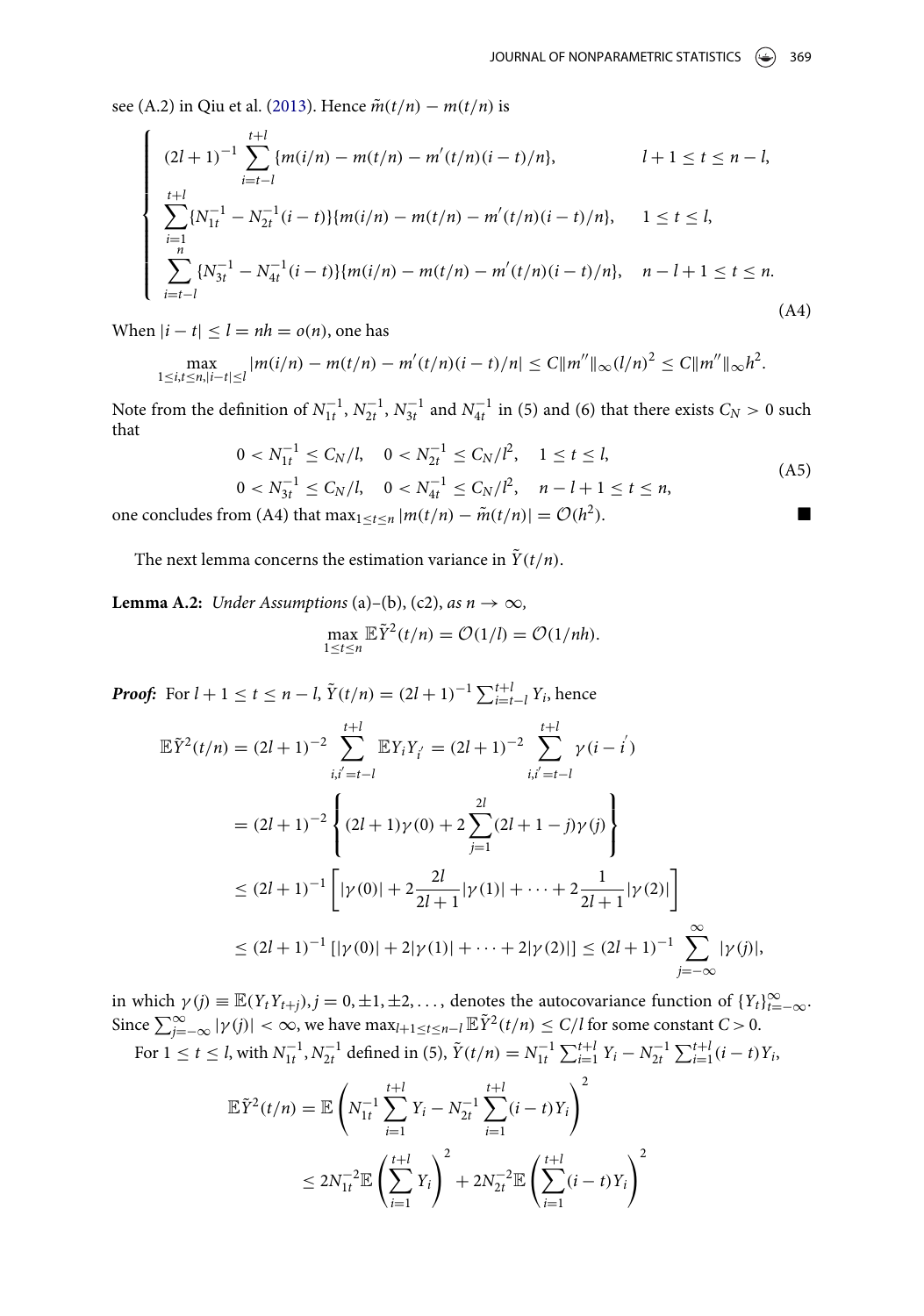$$
\leq 2N_{1t}^{-2} \sum_{i,i'=1}^{t+l} \mathbb{E}Y_iY_{i'} + 2N_{2t}^{-2} \sum_{i,i'=1}^{t+l} \mathbb{E}(i-t)(i'-t)Y_iY_{i'},
$$

where

  $\overline{a}$ 

*i*,*i* J =1

 $\sum$ *t*+*l*

$$
\left| \sum_{i,i'=1}^{t+l} \mathbb{E} Y_i Y_i \right| = \left| \sum_{i,i'=1}^{t+l} \gamma(i-i') \right| = |(t+l)\gamma(0) + 2 \sum_{j=1}^{t+l-1} (t+l-j)\gamma(j)|
$$
  
\n
$$
\le (t+l) [|\gamma(0)| + 2|\gamma(1)| + \dots + 2|\gamma(t+l-1)|]
$$
  
\n
$$
\le 2l \sum_{j=-\infty}^{\infty} |\gamma(j)|,
$$
  
\n
$$
\mathbb{E}(i-t)(i'-t)Y_i Y_i \right| = \left| \sum_{i,i'=1}^{t+l} (i-t)(i'-t)\gamma(i-i') \right|
$$
 (A6)

$$
\begin{aligned}\n| \quad |_{i,i'=1} & \quad | \\
&\leq l^2 \left| \sum_{j=1-t-l}^{t+l-1} (t+l-j) \gamma(j) \right| \leq 2l^3 \sum_{j=-\infty}^{\infty} |\gamma(j)|.\n\end{aligned} \tag{A7}
$$

 $\overline{\phantom{a}}$ 

Hence (A6) and (A7) provide that

$$
\max_{1 \le t \le l} \mathbb{E} \tilde{Y}^2(t/n) \le \max_{1 \le t \le l} (4lN_{1t}^{-2} + 4l^3 N_{2t}^{-2}) \sum_{j=-\infty}^{\infty} |\gamma(j)| \le C/l
$$

for some constant  $C > 0$ .

Similarly, there exists a constant *C* > 0, such that  $\max_{n-l+1 \le t \le n} \mathbb{E} \tilde{Y}^2(t/n) \le C/l$ . The proof is complete. ■ complete.

To complete the proof of (12), note that

$$
\{m(t/n) - \hat{m}(t/n)\}^2 = \{m(t/n) - \tilde{m}(t/n) - \tilde{Y}(t/n)\}^2
$$
  
 
$$
\leq 2\{m(t/n) - \tilde{m}(t/n)\}^2 + 2\tilde{Y}^2(t/n),
$$

hence Lemmas A.1 and A.2 provide that

$$
\max_{1 \le t \le n} \mathbb{E}\{m(t/n) - \hat{m}(t/n)\}^2 \le 2 \max_{1 \le t \le n} \{m(t/n) - \tilde{m}(t/n)\}^2 + 2 \max_{1 \le t \le n} \mathbb{E}\tilde{Y}^2(t/n)
$$
  
 
$$
\le O(h^4 + 1/l) = o(n^{-1/2}).
$$

The last inequality following from Assumption (c1) that  $n^{1/2} \ll l \ll n^{7/8}$  implies that  $h^4 \ll n^{-1/2}$ and  $1/l \ll n^{-1/2}$ .

# *A.2 Proof of (13), (14) in Assumption (c)*

We begin with a technical lemma on mixed moments.

**Lemma A.3:** *Under Assumptions* (a) and (b), *there exist constants*  $C_M > 0$ ,  $\rho_M \in (0, 1)$  *such that for any set of indices*  $i_1, i_2, i_3, i_4$  *with*  $1 \le i_1 \le i_2 \le i_3 \le i_4 \le n$ 

$$
|\mathbb{E}Y_{i_1}Y_{i_2}Y_{i_3}Y_{i_4}| \leq C_M \rho_M^{\max(i_2 - i_1, i_4 - i_3)}.
$$
 (A8)

*Proof:* The terms in (A8) are bounded in four cases. Note that Assumptions (a) and (b) entail that for any  $0 < r \leq 6$ , the moment  $E|Y_t|^r$  is finite and constant in *t*.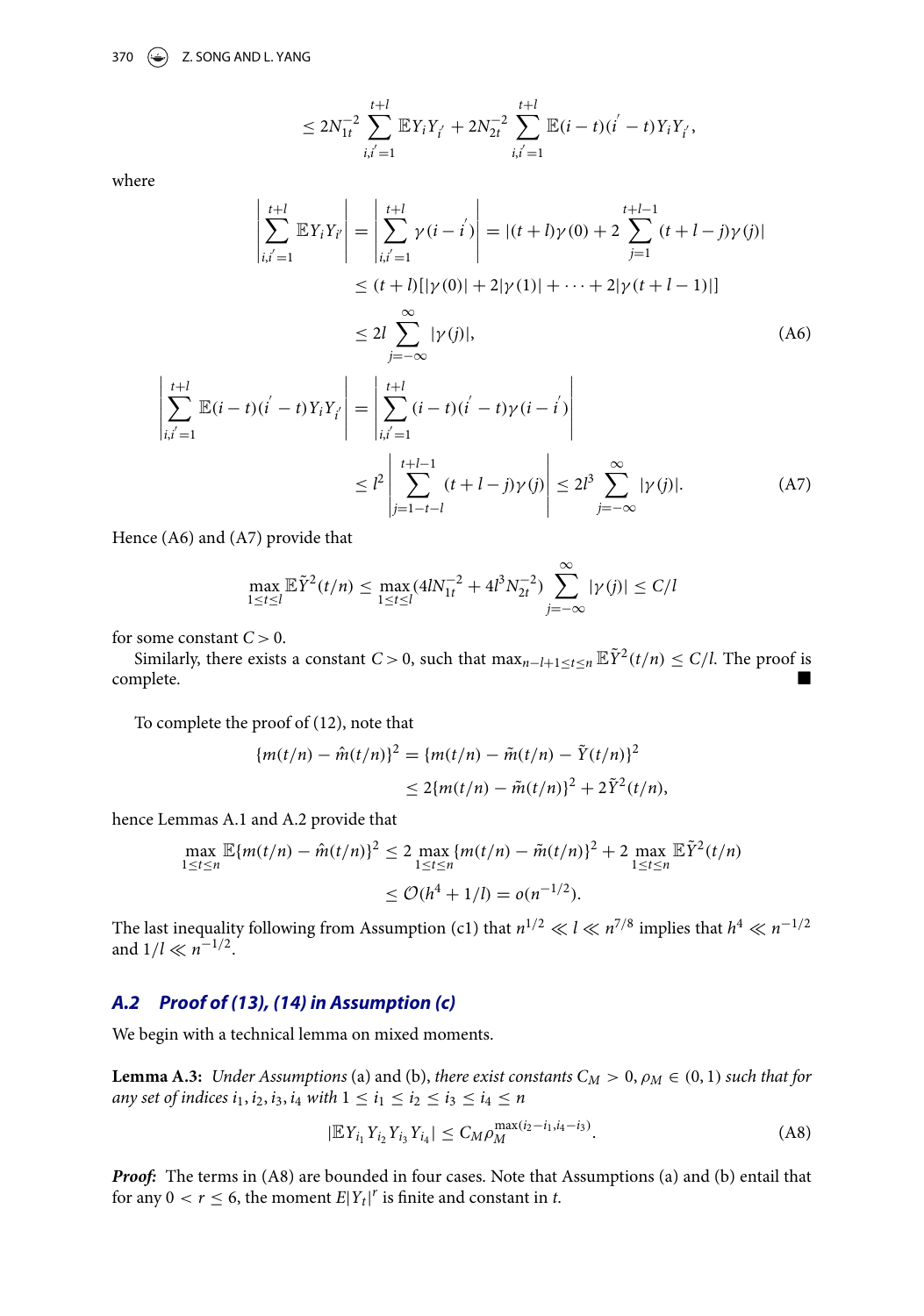*Case 1*:  $i_1 = i_2$ ,  $i_3 = i_4$ . Applying the Cauchy–Schwarz inequality,

<span id="page-14-0"></span>
$$
|\mathbb{E}Y_{i_1}Y_{i_2}Y_{i_3}Y_{i_4}|\leq \mathbb{E}|Y_{i_1}^2Y_{i_3}^2|\leq (\mathbb{E}Y_{i_1}^4\mathbb{E}Y_{i_3}^4)^{1/2}<\infty.
$$

Thus, there exist constant *C* > 0, such that  $|\mathbb{E}Y_{i_1}Y_{i_2}Y_{i_3}Y_{i_4}| \leq C$ .

*Case 2*:  $i_1 = i_2$ ,  $i_3 \neq i_4$ . Applying Proposition 2.5 of Fan and Yao [\(2003\)](#page-10-7),

$$
|\mathbb{E}Y_{i_1}^2Y_{i_3}Y_{i_4}| = |\mathbb{E}Y_{i_1}^2Y_{i_3}Y_{i_4} - \mathbb{E}Y_{i_1}^2Y_{i_3}\mathbb{E}Y_{i_4}|
$$
  
\n
$$
\leq 8\{\alpha(i_4 - i_3)\}^{1/6}\{\mathbb{E}Y_{i_1}^6\mathbb{E}Y_{i_3}^3\}^{1/3}\{\mathbb{E}|Y_{i_4}|^6\}^{1/6} \leq C\{\alpha(i_4 - i_3)\}^{1/6}
$$

for some constant  $C > 0$ .

*Case 3*:  $i_1 \neq i_2$ ,  $i_3 = i_4$ . Applying again Proposition 2.5 of Fan and Yao [\(2003\)](#page-10-7),

$$
|\mathbb{E}Y_{i_1}Y_{i_2}Y_{i_4}^2| = |\mathbb{E}Y_{i_1}Y_{i_2}Y_{i_4}^2 - \mathbb{E}Y_{i_1}\mathbb{E}Y_{i_2}Y_{i_4}^2|
$$
  
\n
$$
\leq 8\{\alpha(i_2 - i_1)\}^{1/6}\{\mathbb{E}|Y_{i_1}|^6\}^{1/6}\{\mathbb{E}Y_{i_2}^3\mathbb{E}Y_{i_4}^6\}^{1/3} \leq C\{\alpha(i_2 - i_1)\}^{1/6}
$$

for some constant  $C > 0$ .

*Case 4*:  $i_1 \neq i_2, i_3 \neq i_4$ . Note that

$$
|\mathbb{E}Y_{i_1}Y_{i_2}Y_{i_3}Y_{i_4}| = |\mathbb{E}Y_{i_1}Y_{i_2}Y_{i_3}Y_{i_4} - \mathbb{E}Y_{i_1}\mathbb{E}Y_{i_2}Y_{i_3}Y_{i_4}|
$$
  
\n
$$
\leq 8\{\alpha(i_2 - i_1)\}^{1/4} \text{left}\{\mathbb{E}|Y_{i_1}|^4\}^{1/4} \{\mathbb{E}|Y_{i_2}Y_{i_3}Y_{i_4}|^2\}^{1/2}
$$
  
\n
$$
\leq C\{\alpha(i_2 - i_1)\}^{1/4}.
$$

Note that stationarity of  ${Y_t}_{t=-\infty}^{\infty}$  implies

$$
|\mathbb{E}Y_{i_1}Y_{i_2}Y_{i_3}Y_{i_4}| \leq C \min\{ \{\alpha(i_2 - i_1)\}^{1/4}, \{\alpha(i_4 - i_3)\}^{1/4} \}
$$
  

$$
\leq C\{\alpha(\min(i_2 - i_1, i_4 - i_3))\}^{1/4}.
$$

Since  $\alpha(j) \leq C_{\alpha} \rho_{\alpha}^j$  for some constants  $C_{\alpha} > 0$ ,  $\rho_{\alpha} \in (0,1)$  according to Assumptions (a), (b), (A8) holds for Cases 1-4.

Clearly (13) and (14) follows from the next lemma, where  $1 \le k \le p + q$  is fixed.

**Lemma A.4:** *Under Assumptions* (a)–(b), (c1), (c2), *as*  $n \rightarrow \infty$ ,

$$
T_{1n} = n^{-1} \left| \sum_{t=p+1}^{n} \left( \sum_{j=0}^{n} \frac{\partial \pi_{0j}}{\partial \alpha_{k}} Y_{t-j} \right) \left[ \sum_{j=0}^{t-1} \pi_{0j}(m - \tilde{m}) \left( \frac{t-j}{n} \right) \right] \right| = o_{p}(n^{-1/2}), \quad (A9)
$$
  
\n
$$
T_{2n} = n^{-1} \left| \sum_{t=p+1}^{n} \left( \sum_{j=0}^{t-1} \pi_{0j} Y_{t-j} \right) \left[ \sum_{j=0}^{t-1} \frac{\partial \pi_{0j}}{\partial \alpha_{k}} (m - \tilde{m}) \left( \frac{t-j}{n} \right) \right] \right| = o_{p}(n^{-1/2}),
$$
  
\n
$$
T_{3n} = n^{-1} \left| \sum_{t=p+1}^{n} \left( \sum_{j=0}^{t-1} \pi_{0j} Y_{t-j} \right) \left( \sum_{j=0}^{t-1} \frac{\partial \pi_{0j}}{\partial \alpha_{k}} \tilde{Y} \left( \frac{t-j}{n} \right) \right) \right| = o_{p}(n^{-1/2}),
$$
  
\n
$$
T_{4n} = n^{-1} \left[ \sum_{t=p+1}^{n} \left( \sum_{j=0}^{t-1} \frac{\partial \pi_{0j}}{\partial \alpha_{k}} Y_{t-j} \right) \left( \sum_{j=0}^{t-1} \pi_{0j} \tilde{Y} \left( \frac{t-j}{n} \right) \right) \right] = o_{p}(n^{-1/2}). \quad (A10)
$$

To prove the above lemma, define  $\Pi_j = \sup_{\pmb{\alpha} \in \Xi} |\pi_j(\pmb{\alpha})|, 0 \leq j < \infty$ . Note that under Assumption (a),  $\pi_j$  defined in (10) satisfies equation (3.3.6) of Brockwell and Davis [\(1991\)](#page-10-0), which entails that there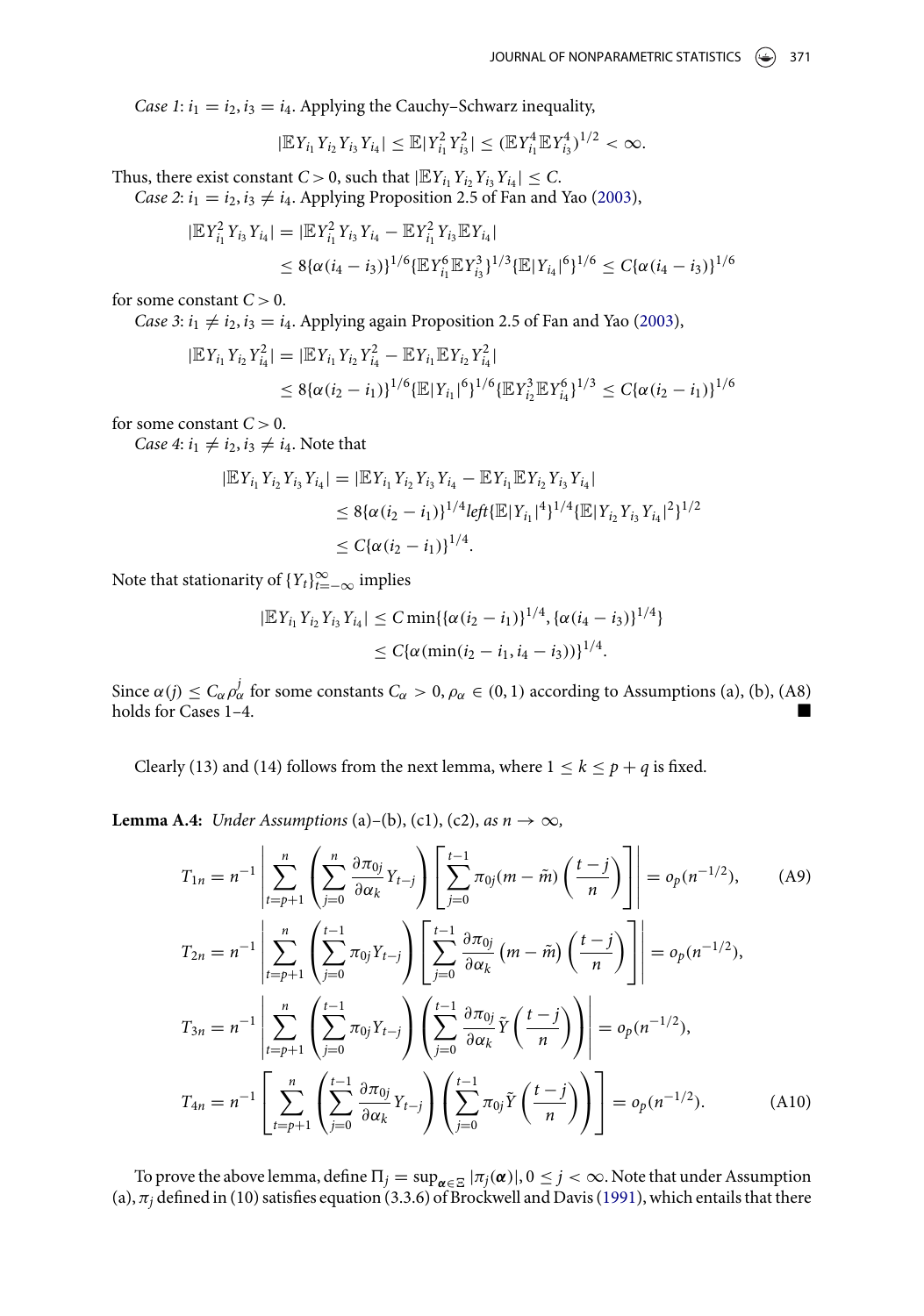exist constants  $C_{\pi}$  and  $0 < \rho_{\pi} < 1$  such that

<span id="page-15-0"></span>
$$
\Pi_j \le C_\pi \rho_\pi^j, 0 \le j < \infty. \tag{A11}
$$

Proofs for  $T_{1n}$ ,  $T_{3n}$  in (A9) and (A10) are presented in the next two subsections, proofs for  $T_{2n}$ ,  $T_{4n}$ are similar to that of  $T_{1n}$ ,  $T_{3n}$  and thus omitted.

#### *A.3 Proof of (A9)*

Inequality (27) of Yao and Brockwell [\(2006\)](#page-10-8) entails that  $\{\partial \pi_{0j}/\partial \alpha_k\}_{j=0}^{n-1}$  is  $(C_s, s)$ -exponentially bounded for some  $C_s > 0$ ,  $s \in (0,1)$ , while  $\{\pi_{0j}\}_{j=0}^{n-1}$  is  $(C_\pi, \rho_\pi)$ -exponentially bounded by inequality (15) of Shao and Yang [\(2017\)](#page-10-2). Now equation (3.3.10) of Brockwell and Davis [\(1991\)](#page-10-0) ensures that **Y** =  $(Y_1, \ldots, Y_n)$ <sup>T</sup> is  $(C_y, \rho_y)$ -exponentially correlated for some  $C_y > 0$ ,  $\rho_y \in (0, 1)$ . Lemma 3 of Shao and Yang [\(2017\)](#page-10-2) then implies that the sequence  $\{\sum_{j=0}^{t-1} (\partial \pi_{0j}/\partial \alpha_k) Y_{t-j}\}_{t=p+1}^n$  is  $(C_{\zeta}, \rho_{\zeta})$ exponentially correlated for some  $C_{\zeta} > 0$ ,  $\rho_{\zeta} \in (0, 1)$ .

Next, Lemma 1 of Shao and Yang [\(2017\)](#page-10-2) provides that

$$
\max_{p+1 \leq t \leq n} \left| \sum_{j=0}^{t-1} \pi_{0j} \left\{ m \left( \frac{t-j}{n} \right) - \tilde{m} \left( \frac{t-j}{n} \right) \right\} \right|
$$
  
 
$$
\leq C_{\pi} \left( 1 - \rho_{\pi} \right)^{-1} \max_{1 \leq t \leq n} \left| m \left( \frac{t-j}{n} \right) - \tilde{m} \left( \frac{t-j}{n} \right) \right| = \mathcal{O} \left( h^2 \right),
$$

where the last inequality uses Lemma A.1.

Applying Lemma 2 of Shao and Yang [\(2017\)](#page-10-2) to the  $(C_{\zeta}, \rho_{\zeta})$ -exponentially correlated  $\{\sum_{j=0}^{t-1}(\partial \pi_{0j}/\partial \alpha_k)Y_{t-j}\}_{t=p+1}^n$  and  $\{\sum_{j=0}^{t-1} \pi_{0j}\{m(\frac{t-j}{n}) - \tilde{m}(\frac{t-j}{n})\}\}_{t=p+1}^n$ , a deterministic sequence with uniform bound  $O(h^2)$ , one obtains that

$$
T_{1n} = n^{-1} \left| \sum_{t=p+1}^{n} \left( \sum_{j=0}^{t-1} \frac{\partial \pi_{0j}}{\partial \phi_k} Y_{t-j} \right) \left[ \sum_{j=0}^{t-1} \pi_{0j} \left\{ m \left( \frac{t-j}{n} \right) - \tilde{m} \left( \frac{t-j}{n} \right) \right\} \right] \right|
$$
  
=  $\mathcal{O}_p(n^{-1} \times n^{1/2} h^2) = \mathcal{O}_p(n^{-1/2} h^2) = o_p(n^{-1/2}).$ 

Thus the proof of (A9) for term  $T_{1n}$  is completed.

#### *A.4 Proof of (A10)*

To prove the  $o_p(n^{-1/2})$  bound for  $T_{3n}$ , note that

$$
\mathbb{E}T_{3n}^{2} = n^{-2} \mathbb{E} \left\{ \sum_{t=p+1}^{n} \left( \sum_{j=0}^{t-1} \pi_{0j} Y_{t-j} \right) \left( \sum_{j=0}^{t-1} \frac{\partial \pi_{0j}}{\partial \alpha_{k}} \tilde{Y} \left( \frac{t-j}{n} \right) \right) \right\}^{2}
$$
\n
$$
= n^{-2} \mathbb{E} \sum_{t_{1}, t_{2}=p+1}^{n} \sum_{j_{1}, j_{1}^{\prime}=0}^{t_{1}-1} \sum_{j_{2}, j_{2}^{\prime}=0}^{t_{2}-1} \pi_{0j_{1}} \frac{\partial \pi_{0j_{1}^{\prime}}}{\partial \alpha_{k}} \pi_{0j_{2}} \frac{\partial \pi_{0j_{2}^{\prime}}}{\partial \alpha_{k}} Y_{t_{1}-j_{1}} \tilde{Y} \left( \frac{t_{1}-j_{1}^{\prime}}{n} \right) Y_{t_{2}-j_{2}} \tilde{Y} \left( \frac{t_{2}-j_{2}^{\prime}}{n} \right)
$$
\n
$$
= n^{-2} \sum_{t_{1}, t_{2}=l+1}^{n-1} \sum_{j_{1}, j_{1}^{\prime}=0}^{t_{1}-1} \sum_{j_{2}, j_{2}^{\prime}=0}^{t_{2}-1} \pi_{0j_{1}} \frac{\partial \pi_{0j_{1}^{\prime}}}{\partial \alpha_{k}} \pi_{0j_{2}} \frac{\partial \pi_{0j_{2}^{\prime}}}{\partial \alpha_{k}} \mathbb{E} Y_{t_{1}-j_{1}} \tilde{Y} \left( \frac{t_{1}-j_{1}^{\prime}}{n} \right) Y_{t_{2}-j_{2}} \tilde{Y} \left( \frac{t_{2}-j_{2}^{\prime}}{n} \right)
$$
\n
$$
+ n^{-2} \sum_{t_{1}=l+1}^{n-1} \sum_{t_{2}=n-l+1}^{n} \sum_{j_{1}, j_{1}^{\prime}=0}^{t_{1}-1} \sum_{j_{2}, j_{2}^{\prime}=0}^{t_{2}-1} \pi_{0j_{1}} \frac{\partial \pi_{0j_{1}^{\prime}}}{\partial \alpha_{k}} \pi_{0j_{2}} \frac{\partial \pi_{0j_{2}^{\prime}}}{\partial \alpha_{k}} \mathbb{E} Y_{t_{
$$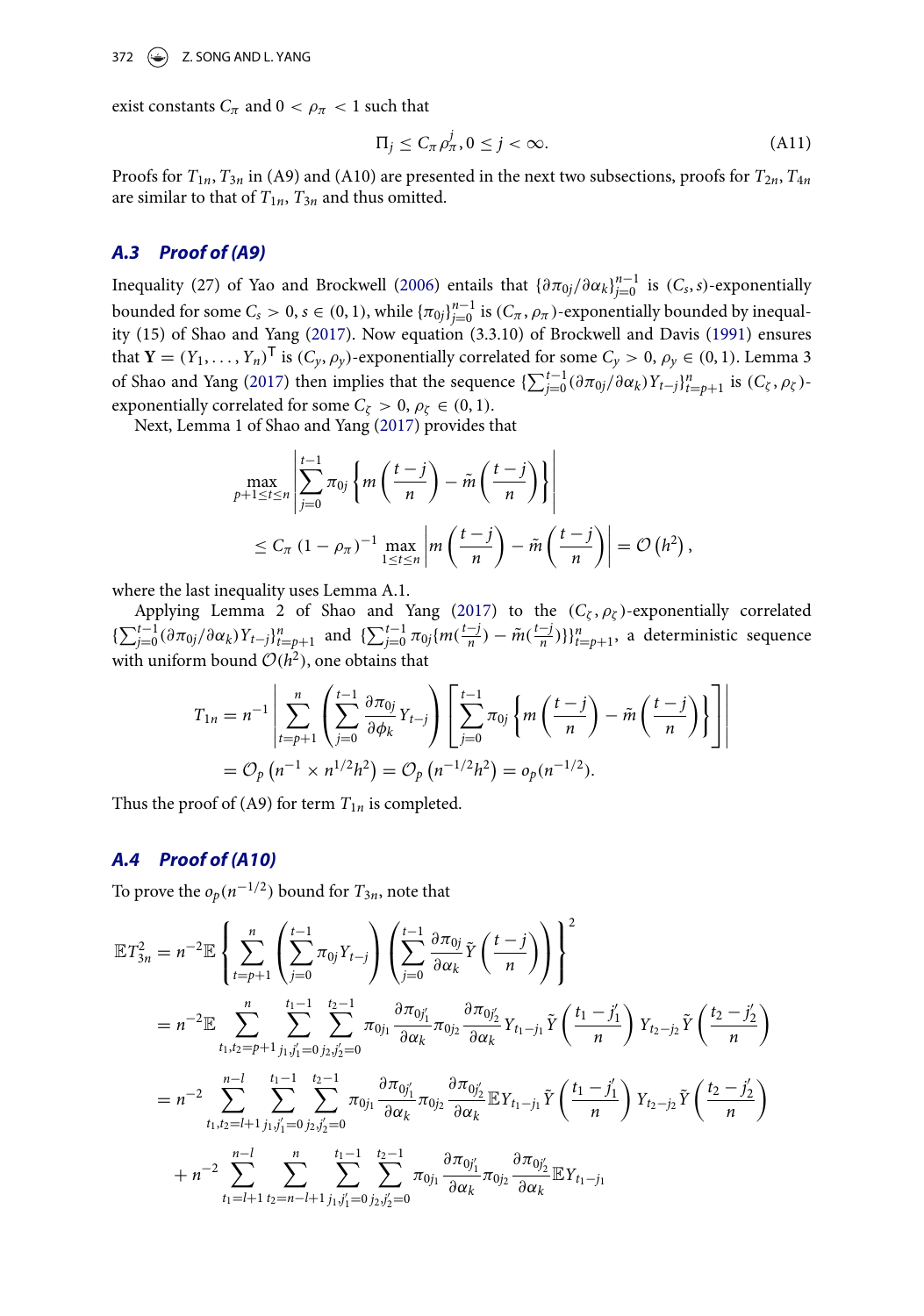.

$$
\begin{split}\n&\times\tilde{Y}\left(\frac{t_{1}-j_{1}^{\prime}}{n}\right)Y_{t_{2}-j_{2}}\tilde{Y}\left(\frac{t_{2}-j_{2}^{\prime}}{n}\right) \\
&+n^{-2}\sum_{t_{1}=l+1}^{n-1}\sum_{t_{2}=p+1}^{t_{1}-1}\sum_{j_{1},j_{1}=0}^{t_{2}-1}\sum_{j_{2},j_{2}=0}^{n}\pi_{0j_{1}}\frac{\partial\pi_{0j_{1}^{\prime}}}{\partial\alpha_{k}}\pi_{0j_{2}}\frac{\partial\pi_{0j_{2}^{\prime}}}{\partial\alpha_{k}}\mathbb{E}Y_{t_{1}-j_{1}} \\
&\times\tilde{Y}\left(\frac{t_{1}-j_{1}^{\prime}}{n}\right)Y_{t_{2}-j_{2}}\tilde{Y}\left(\frac{t_{2}-j_{2}^{\prime}}{n}\right) \\
&+n^{-2}\sum_{t_{1}=n-l+1}^{n}\sum_{t_{2}=l+1}^{n-1}\sum_{j_{1},j_{1}=0}^{t_{1}-1}\sum_{j_{2},j_{2}=0}^{t_{2}-1}\pi_{0j_{1}}\frac{\partial\pi_{0j_{1}^{\prime}}}{\partial\alpha_{k}}\pi_{0j_{2}}\frac{\partial\pi_{0j_{2}^{\prime}}}{\partial\alpha_{k}}\mathbb{E}Y_{t_{1}-j_{1}} \\
&\times\tilde{Y}\left(\frac{t_{1}-j_{1}^{\prime}}{n}\right)Y_{t_{2}-j_{2}}\tilde{Y}\left(\frac{t_{2}-j_{2}^{\prime}}{n}\right) \\
&+n^{-2}\sum_{t_{1}=p+1}^{l}\sum_{t_{2}=l+1}^{n-1}\sum_{j_{1},j_{1}=0}^{t_{2}-1}\sum_{j_{2},j_{2}=0}^{n}\pi_{0j_{1}}\frac{\partial\pi_{0j_{1}^{\prime}}}{\partial\alpha_{k}}\pi_{0j_{2}}\frac{\partial\pi_{0j_{2}^{\prime}}}{\partial\alpha_{k}}\mathbb{E}Y_{t_{1}-j_{1}} \\
&\times\tilde{Y}\left(\frac{t_{1}-j_{1}^{\prime}}{n}\right)Y_{t_{2}-j_{2}}\tilde{Y}\left(\frac{t_{2}-j_{2}^{\prime}}{n}\right) \\
&+n^{-2}\sum_{t_{1},t_{2}=p+1}^{l}\sum_{
$$

One needs to show that each of the nine terms in the above sum is of order *o*(*n*−1). To save space, we illustrate only with the first term

$$
n^{-2} \sum_{t_1,t_2=l+1}^{n-1} \sum_{j_1,j_1'=0}^{t_1-1} \sum_{j_2,j_2'=0}^{t_2-1} \pi_{0j_1} \frac{\partial \pi_{0j_1'}}{\partial \alpha_k} \pi_{0j_2} \frac{\partial \pi_{0j_2'}}{\partial \alpha_k} \mathbb{E} Y_{t_1-j_1} \tilde{Y} \left(\frac{t_1-j_1'}{n}\right) Y_{t_2-j_2} \tilde{Y} \left(\frac{t_2-j_2'}{n}\right)
$$
  
=  $n^{-2} \sum_{t_1,t_2=l+1}^{n-1} \sum_{j_1=0}^{t_1-1} \sum_{j_2=0}^{t_2-1} \sum_{j_1'=0}^{t_1-l-1} \sum_{j_2'=0}^{t_2-l-1} \pi_{0j_1} \frac{\partial \pi_{0j_1'}}{\partial \alpha_k} \pi_{0j_2} \frac{\partial \pi_{0j_2'}}{\partial \alpha_k} \mathbb{E} Y_{t_1-j_1}$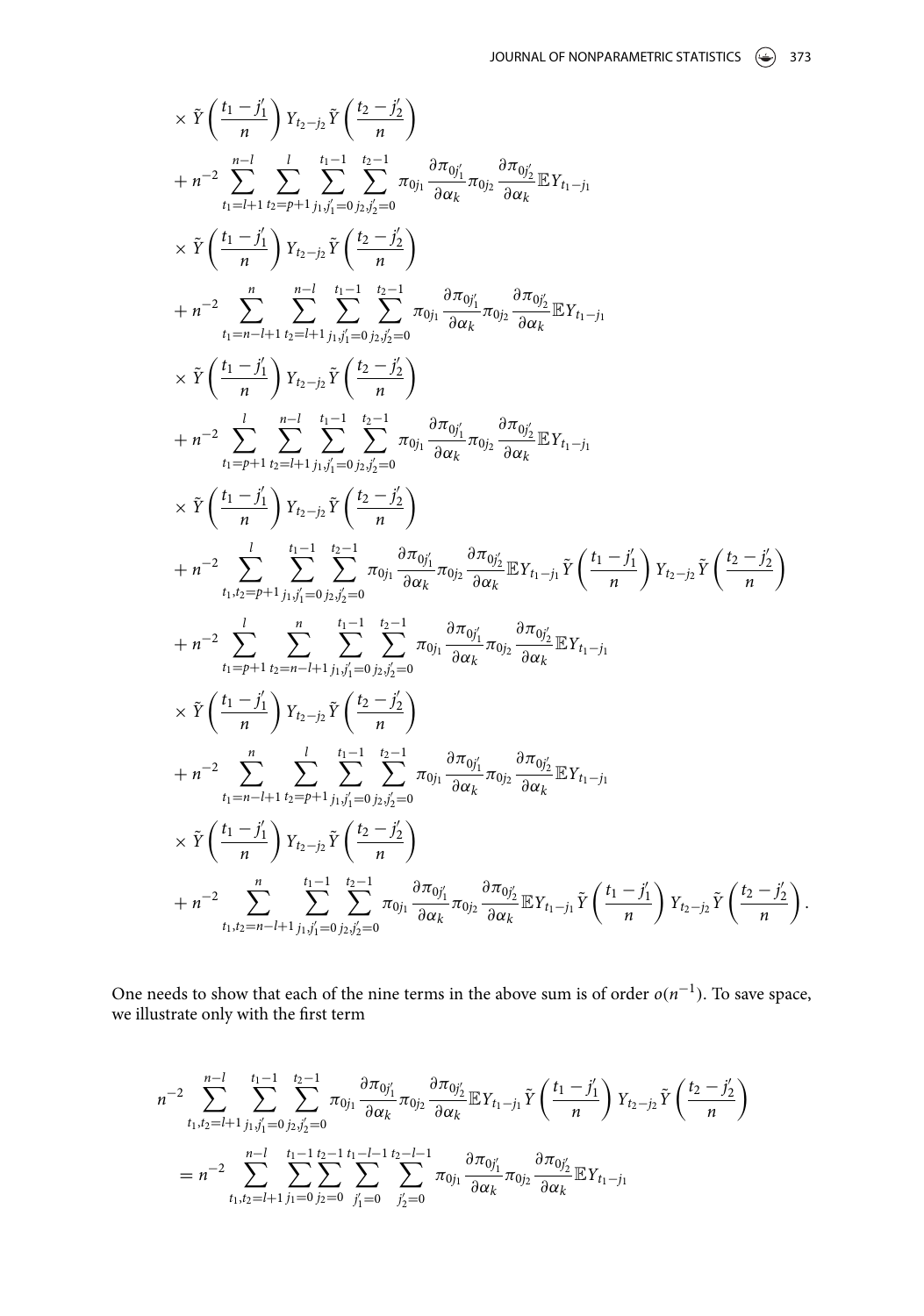$$
\times \sum_{i_1=f_1-j_1'+1}^{t_1-t_1'-1} \frac{Y_{i_1}}{2l+1} Y_{t_2-j_2} \sum_{i_2=f_2-j_2'-1}^{t_2-t_1'-1} \frac{Y_{i_2}}{2l+1} \n+ n^{-2} \sum_{i_1,i_2=l+1}^{n-1} \sum_{j_1=0}^{t_1-1} \sum_{j_2=0}^{t_2-1} \sum_{j_1'=j_2'-1}^{t_2-1} \pi_{0j_1} \frac{\partial \pi_{0j_1'}}{\partial \alpha_k} \pi_{0j_2} \frac{\partial \pi_{0j_2'}}{\partial \alpha_k} \mathbb{E} Y_{t_1-j_1} \sum_{i_1=t_1-j_1'-1}^{t_1-t_1'+1} \frac{Y_{i_1}}{2l+1} \n\times Y_{t_2-j_2} \left\{ N_{1,t_2-j_2}^{-1} \sum_{i_2=1}^{t_2-j_2'+1} Y_{i_2} - N_{2,t_2-j_2'}^{-1} \sum_{i_2=1}^{t_2-j_2'+1} (i_2-t_2+j_2') Y_{i_2} \right\} \n+ n^{-2} \sum_{t_1,t_2=l+1}^{n-1} \sum_{j_1=0}^{t_1-1} \sum_{j_2=0}^{t_1-t_1-1} \sum_{j_2=0}^{t_2-l-1} \pi_{0j_1} \frac{\partial \pi_{0j_1'}}{\partial \alpha_k} \pi_{0j_2} \frac{\partial \pi_{0j_2'}}{\partial \alpha_k} \mathbb{E} Y_{t_2-j_2} \sum_{i_2=t_2-j_2'-1}^{t_2-t_1'+1} \frac{Y_{i_2}}{2l+1} \n\times Y_{t_1-j_1} \left\{ N_{1,t_1-j_1'}^{-1} \sum_{i_1=1}^{t_1-j_1'+1} Y_{i_1} - N_{2,t_1-j_1'}^{-1} \sum_{i_1=1}^{t_1-j_1'+1} (i_1-t_1+j_1') Y_{i_1} \right\} \n+ n^{-2} \sum_{t_1,t_2=l+1}^{n-1} \sum_{j_1=0}^{t_1-1} \sum_{j_2=0}^{t_1-t_1-j_2'-1} \pi_{0j_1} \
$$

The first of the above four terms is bounded by

$$
n^{-2}(2l+1)^{-2} \sum_{t_1,t_2=l+1}^{n-l} \sum_{j_1=0}^{t_1-1} \sum_{j_2=0}^{t_2-1} \sum_{j'_1=0}^{t_1-l-1} \sum_{j'_2=0}^{t_2-l-1} \sum_{i_1=t_1-j'_1-l}^{t_1-j'_1+l} \sum_{t_2=j'_2+l}^{t_2-j'_2+l}
$$
  
\n
$$
\times \left| \pi_{0j_1} \frac{\partial \pi_{0j'_1}}{\partial \alpha_k} \pi_{0j_2} \frac{\partial \pi_{0j'_2}}{\partial \alpha_k} \mathbb{E} Y_{t_1-j_1} Y_{t_1} Y_{t_2-j_2} Y_{t_2} \right|
$$
  
\n
$$
\le Cn^{-2}(2l+1)^{-2} \sum_{t_1,t_2=l+1}^{n-l} \sum_{j_1=0}^{t_1-1} \sum_{j_2=0}^{t_2-1} \sum_{j'_1=0}^{t_1-l-1} \sum_{j'_2=0}^{t_2-l-1} \sum_{i_1=t_1-j'_1-l}^{t_1-j'_1+l} \sum_{t_2=j'_2-l}^{t_2-j'_2+l}
$$
  
\n
$$
\times \rho^{j_1+j_2+j'_1+j'_2} \left| \mathbb{E} Y_{t_1-j_1} Y_{t_1} Y_{t_2-j_2} Y_{t_2} \right|.
$$

We will establish next that the complicated sum above is  $O(l^{-2}) = o(n^{-1})$ . In other words,

$$
\sum_{t_1,t_2=l+1}^{n-1} \sum_{j_1=0}^{t_1-1} \sum_{j_2=0}^{t_2-1} \sum_{j'_1=0}^{t_1-l-1} \sum_{j'_2=0}^{t_2-l-1} \sum_{i_1=t_1-j'_1-l}^{t_1-j'_1+l} \sum_{i_2=j'_2-l}^{t_2-j'_2+l} \rho^{j_1+j_2+j'_1+j'_2} |\mathbb{E}Y_{t_1-j_1}Y_{i_1}Y_{t_2-j_2}Y_{i_2}| = \mathcal{O}(n^2). \tag{A12}
$$

Define  $#(t_1 - j_1, i_1, t_2 - j_2, i_2)$  = the number of distinct indices in  $t_1 - j_1, i_1, t_2 - j_2, i_2$ . Obviously # $(t_1 - j_1, i_1, t_2 - j_2, i_2) \in \{1, 2, 3, 4\}$ . We will bound the LHS of (A12) according to the index #( $t_1$  −  $j_1$ ,  $i_1$ ,  $t_2 - j_2$ ,  $i_2$ ).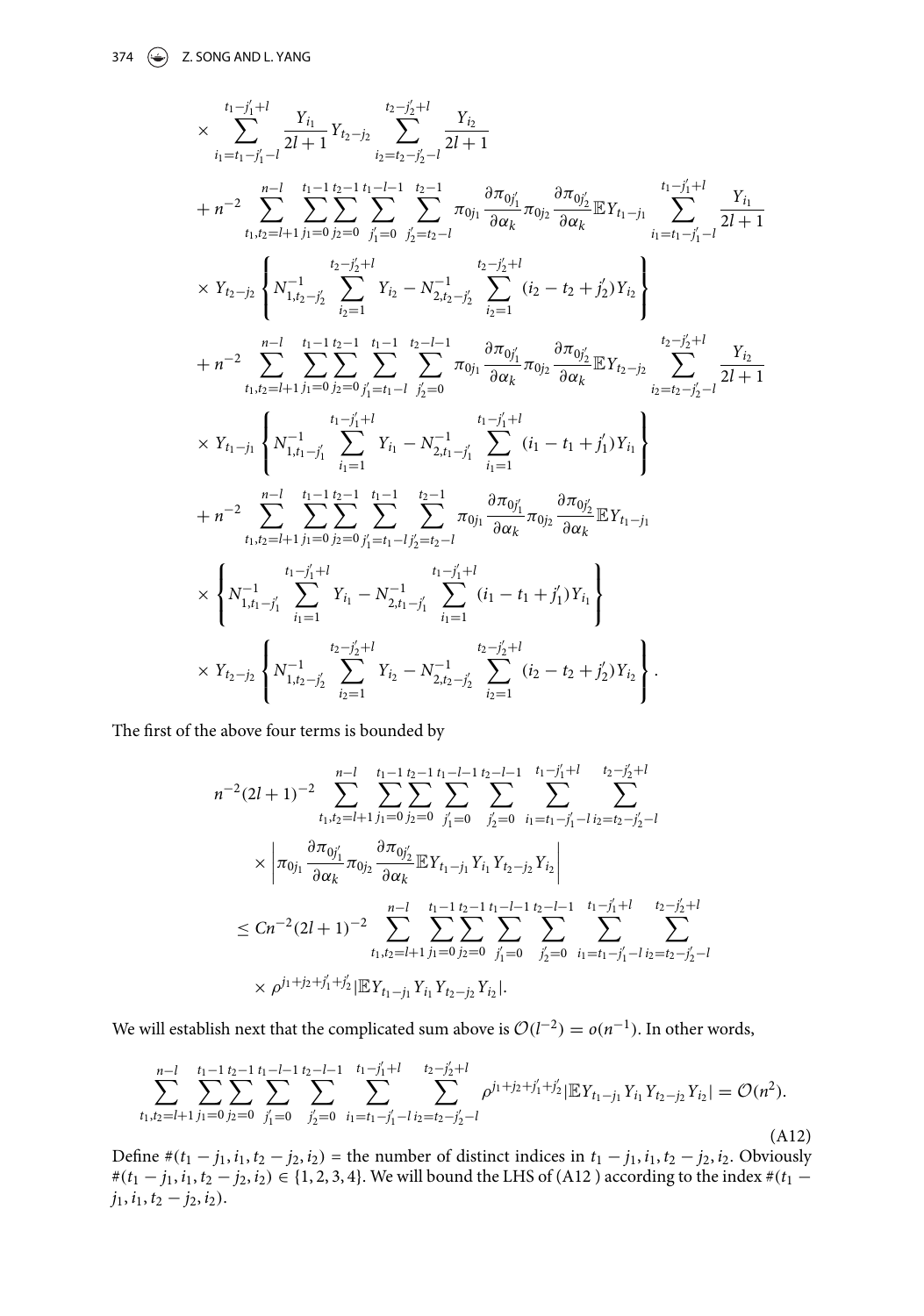*Case 1*:  $\#(t_1 - j_1, i_1, t_2 - j_2, i_2) = 1$ . The four indices are equal, that is  $t_1 - j_1 = i_1 = t_2 - j_2 = i_2$ , then  $j_2 = t_2 - t_1 + j_1$ . Therefore,

$$
\sum_{t_1,t_2=l+1}^{n-l} \sum_{j_1=0}^{t_1-1} \sum_{j_2=0}^{t_2-1} \sum_{j'_1=0}^{t_1-l-1} \sum_{j'_2=0}^{t_2-l-1} \sum_{i_1=t_1-j'_1-l}^{t_1-j'_1+l} \sum_{t_2=j'_2-l}^{t_2-j'_2+l} \rho^{j_1+j_2+j'_1+j'_2}
$$
\n
$$
\times |\mathbb{E}Y_{t_1-j_1}Y_{i_1}Y_{t_2-j_2}Y_{i_2}I_{\{\#(t_1-j_1,i_1,t_2-j_2,i_2)=1\}}|
$$
\n
$$
\leq C \sum_{t_1=l+1}^{n-l} \sum_{j_1'= \max\{0,j_1-l\}}^{t_1-1} \sum_{t_2'= \max\{l+1,t_1-j_1\}}^{n-l} \sum_{j'_2= \max\{0,t_2-t_1+j_1-l\}}^{n-l} \rho^{t_2-t_1+2j_1+j'_1+j'_2} \leq C'n.
$$

*Case 2*:  $\#(t_1 - j_1, i_1, t_2 - j_2, i_2) = 2$ . First we consider the possibility that the four indices  $t_1$  −  $j_1$ ,  $i_1$ ,  $t_2 - j_2$ ,  $i_2$  take two different values, each twice. For instance,

$$
\sum_{t_1,t_2=l+1}^{n-l} \sum_{j_1=0}^{t_1-1} \sum_{j_2=0}^{t_2-1} \sum_{j'_1=0}^{t_1-l-1} \sum_{j'_2=0}^{t_2-l-1} \sum_{i_1=t_1-j'_1-l}^{t_1-j'_1+l} \sum_{t_2=j'_2-l}^{t_2-j'_2+l} \rho^{j_1+j_2+j'_1+j'_2} \times |\mathbb{E}Y_{t_1-j_1}Y_{t_1}Y_{t_2-j_2}Y_{t_2}I_{\{t_1-j_1=i_1
$$

Next we consider the case that the four indices  $t_1 - j_1, i_1, t_2 - j_2, i_2$  take two different values, one thrice, the other once. For instance,

$$
\sum_{t_1,t_2=l+1}^{n-l} \sum_{j_1=0}^{t_1-1} \sum_{j_2=0}^{t_2-1} \sum_{j'_1=0}^{t_1-l-1} \sum_{j'_2=0}^{t_2-l-1} \sum_{i_1=t_1-j'_1-l}^{t_1-j'_1+l} \sum_{t_2=j'_2+l}^{t_2-j'_2+l} \rho^{j_1+j_2+j'_1+j'_2}
$$
\n
$$
\times |\mathbb{E}Y_{t_1-j_1}Y_{i_1}Y_{t_2-j_2}Y_{i_2}I_{\{t_1-j_1=i_1=t_2-j_2\n
$$
\leq C \sum_{t_1=l+1}^{n-l} \sum_{j_1=0}^{t_1-1} \sum_{j'_1=\max\{0,j_1-l\}}^{n_1+l} \sum_{t_2=\max\{l+1,t_1-j_1\}}^{n-l} \sum_{j'_2=0}^{t_2-t_1+j_1+l} \sum_{i_2=t_2-j'_2-l}^{t_2-j_2+l} \rho^{t_2-t_1+2j_1+j'_1+j'_2} \leq C' n l.
$$
$$

*Case 3*:  $\#(t_1 - j_1, i_1, t_2 - j_2, i_2) = 3$ . For instance, let  $\tilde{\rho} = \max\{\rho, \rho_M\} \in (0, 1)$ ,

$$
\sum_{t_1,t_2=l+1}^{n-l} \sum_{j_1=0}^{t_1-1} \sum_{j_2=0}^{t_2-1} \sum_{j'_1=0}^{t_1-l-1} \sum_{j'_2=0}^{t_2-l-1} \sum_{i_1=t_1-j'_1+l}^{t_1-j'_1+l} \sum_{t_2=j'_2-l}^{t_2-j'_2+l} \rho^{j_1+j_2+j'_1+j'_2}
$$
\n
$$
\times |\mathbb{E}Y_{t_1-j_1}Y_{i_1}Y_{t_2-j_2}Y_{i_2}I_{\{t_1-j_1 < i_1 < t_2-j_2 = i_2\}}|
$$
\n
$$
\leq C \sum_{t_1=l+1}^{n-l} \sum_{j_1=0}^{t_1-1} \sum_{j'_1=0}^{min\{t_1-l-1, j_1+l\}} \sum_{i_1=t_1-j_1}^{t_1-l} \sum_{t_2=max+l+1, i_1}^{n-l} \sum_{j_2=0}^{t_2-i_1} \sum_{j'_2=max\{0,j_2-l\}}^{min\{t_2-l-1, j_2+l\}} \sum_{j'_2=max\{0,j_2-l\}}^{n-l} \sum_{j'_1=0}^{t_1+j_2+j'_1+j'_2} \{\alpha(i_1-t_1+j_1)\}^{1/6}
$$
\n
$$
\leq C' \sum_{t_1=l+1}^{n-l} \sum_{j_1=0}^{t_1-1} \sum_{j'_1=0}^{min\{t_1-l-1, j_1+l\}} \sum_{i_1=t_1-j_1}^{t_1-j'_1+l} \sum_{t_2=max\{l+1, i_1\}}^{n-l} \sum_{j_2=0}^{t_2-i_1} \sum_{j'_2=max\{0,j_2-l\}}^{min\{t_2-l-1, j_2+l\}} \tilde{\rho}^{j_1+j_2+j'_1+j'_2+(i_1-t_1+j_1)/6}
$$
\n
$$
\leq C'' n^2.
$$